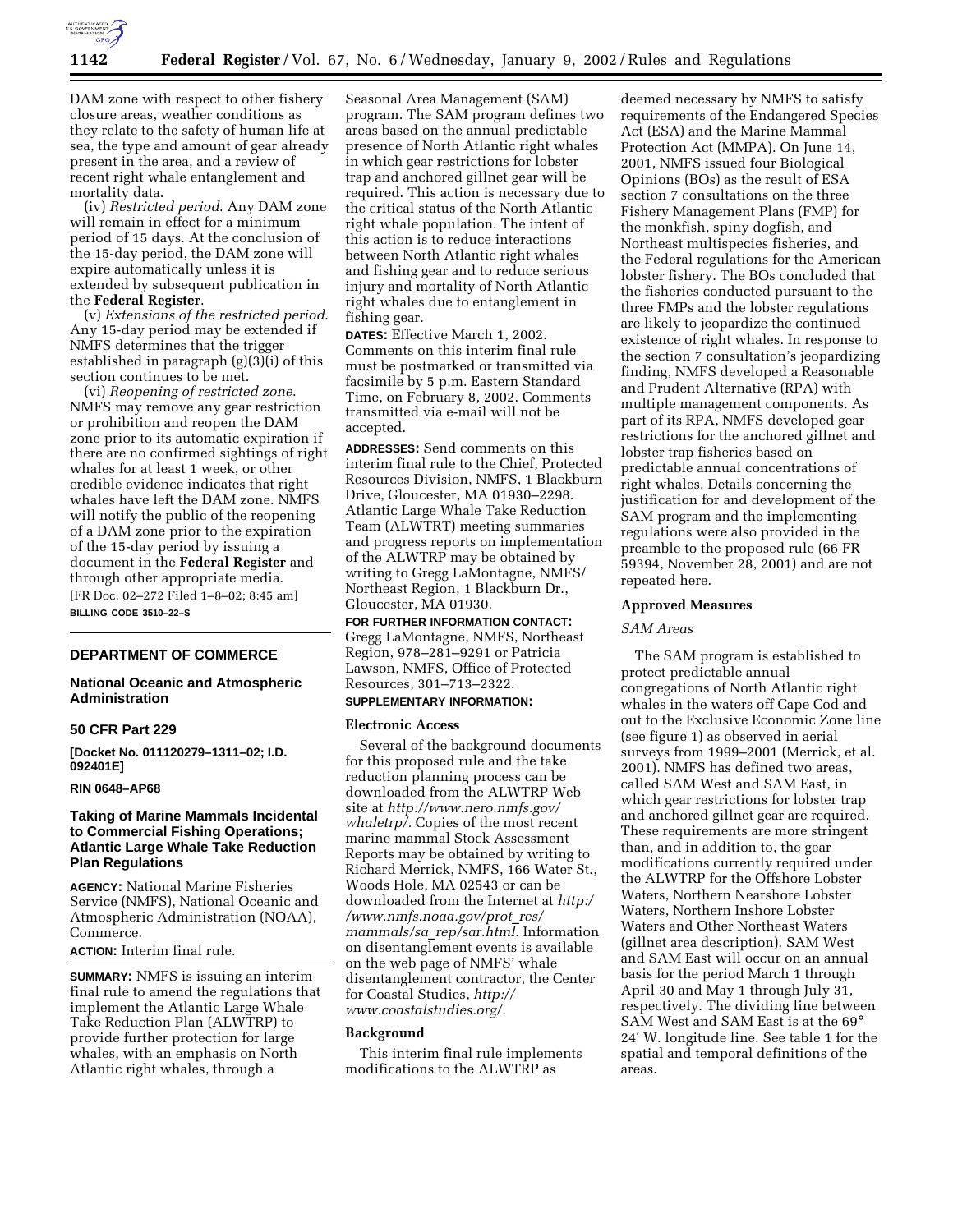| Point                                                           | Latitude (north)                         | Longitude (west)                                                                                             | Comment                                                                                                                                                                             |  |  |  |  |
|-----------------------------------------------------------------|------------------------------------------|--------------------------------------------------------------------------------------------------------------|-------------------------------------------------------------------------------------------------------------------------------------------------------------------------------------|--|--|--|--|
| SAM West Polygon—In effect from March 1-April 30                |                                          |                                                                                                              |                                                                                                                                                                                     |  |  |  |  |
| 1                                                               | $42^{\circ}$ 04.8'                       | $70^\circ 10'$                                                                                               | NE landfall of Cape Cod Bay (CCB) Critical Habitat (CH) at shoreline.<br>NE corner CCB CH.                                                                                          |  |  |  |  |
| 2    42° 12'<br>3                                               | $42^{\circ}30'$                          | $70^{\circ} 15'$<br>$70^{\circ} 15'$                                                                         | NW Corner SAM West.                                                                                                                                                                 |  |  |  |  |
| 4   <br>5                                                       | $42^{\circ}30'$<br>41° 48.9'             | $69^\circ 24'$<br>$69^\circ 24'$                                                                             | NE Corner SAM West.<br>NW side of GSC CH.                                                                                                                                           |  |  |  |  |
| 6    41° 45'                                                    |                                          | $69^{\circ} 33'$                                                                                             | Runs along GSC CH.                                                                                                                                                                  |  |  |  |  |
| 7    41° 45'                                                    |                                          | $69^{\circ} 55.8'$                                                                                           | SW landfall at Cape Cod return along shoreline to point 1.                                                                                                                          |  |  |  |  |
| SAM East Polygon—In effect from May-July 31                     |                                          |                                                                                                              |                                                                                                                                                                                     |  |  |  |  |
| 1<br>2<br>$3$  <br>4    41° 45'<br>5    41° 45'<br>6    42° 10' | 41° 48.9'<br>42° 30'<br>$42^{\circ}$ 30' | $69^\circ 24'$<br>$69^\circ 24'$<br>$67^{\circ}$ 27'<br>$66^\circ 48'$<br>$68^\circ 17'$<br>$68^{\circ} 31'$ | NW side of GSC CH.<br>NW corner of SAM East.<br>NE corner SAM East.<br>SE corner SAM East.<br>Runs to GSC.<br>Runs along NE side GSC CH return along NW side of GSC CH to point #1. |  |  |  |  |

**BILLING CODE 3510–22–M**

 $\equiv$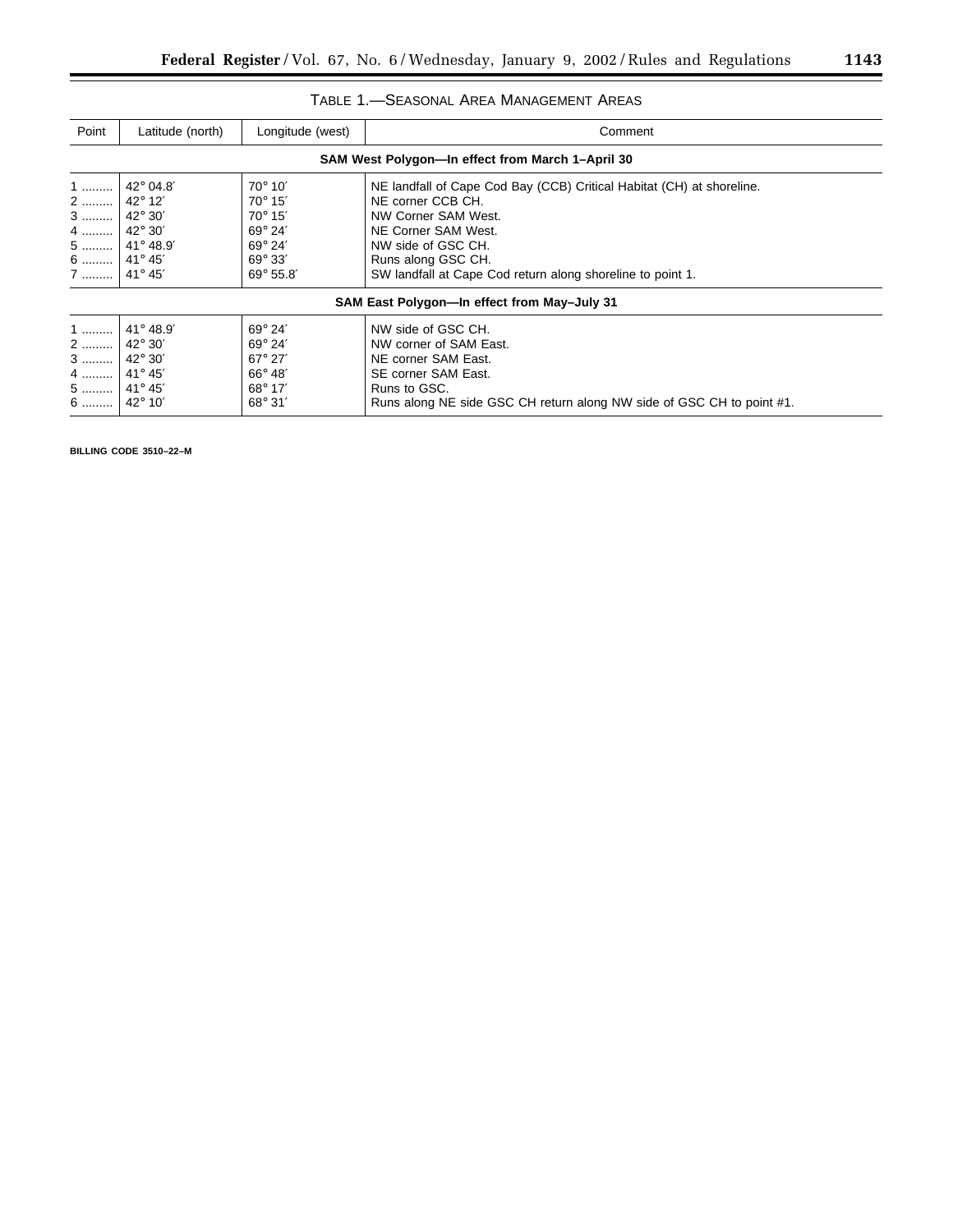# **Figure 1**

# **Atlantic Large Whale Take Reduction Plan Seasonal Area Management (SAM)**

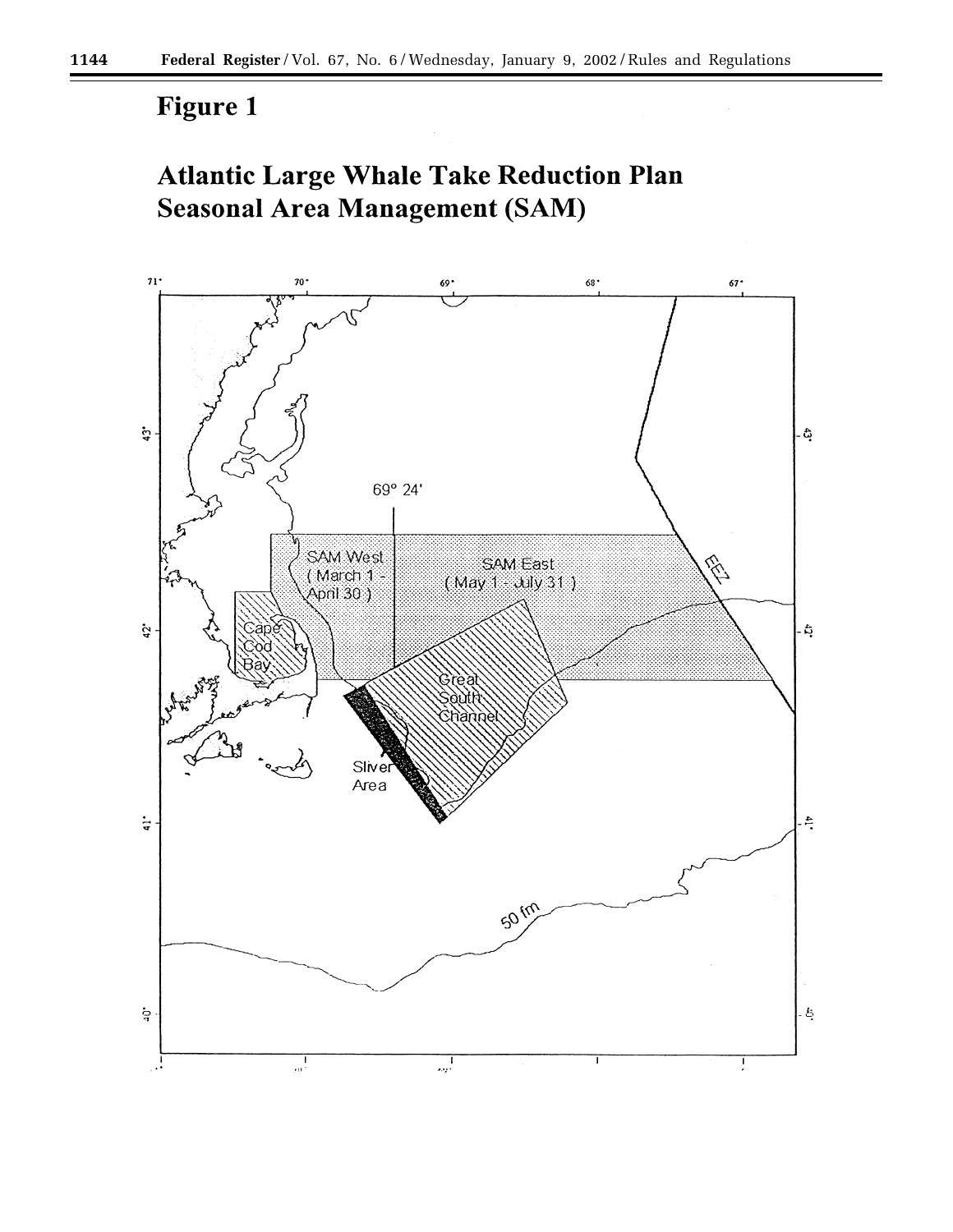## *Lobster Trap Gear*

Fishermen utilizing lobster trap gear within the portions of the Northern Nearshore and Northern Inshore State Lobster Waters that overlap with a SAM area must utilize all the following gear modifications when a SAM area is in effect:

1. Groundlines and buoy lines must be made entirely of either sinking or neutally buoyant line. Floating groundlines and buoy lines are prohibited;

2. A weak link must be placed at all buoys with a maximum breaking strength of 600 lb (272.2 kg) at each buoy. Each weak link must be installed as close to each individual buoy as operationally feasible (See figure 1); and

3. Fishermen utilizing lobster trap gear within the SAM areas must utilize no more than one buoy line per net string. This buoy line must be at the northern or western end of the trawl string depending on the direction of the set.

Fishermen utilizing lobster trap gear within the portion of the Offshore Lobster Waters Area that overlaps with a SAM area must utilize all the following gear modifications when a SAM area is in effect:

1. Groundlines and buoy lines must be made of either sinking or neutrally

buoyant line. Floating groundlines and buoy lines are prohibited;

2. A weak link must be placed at all buoys with a maximum breaking strength of 1,500 lbs (680.4 kg). Each weak link must be installed as close to each individual buoy as operationally feasible (See figure 2);

3. Fishermen utilizing lobster trap gear within the SAM areas must utilize no more than one buoy line per net string. This buoy line must be at the northern or western end of the trawl string depending on the direction of the set.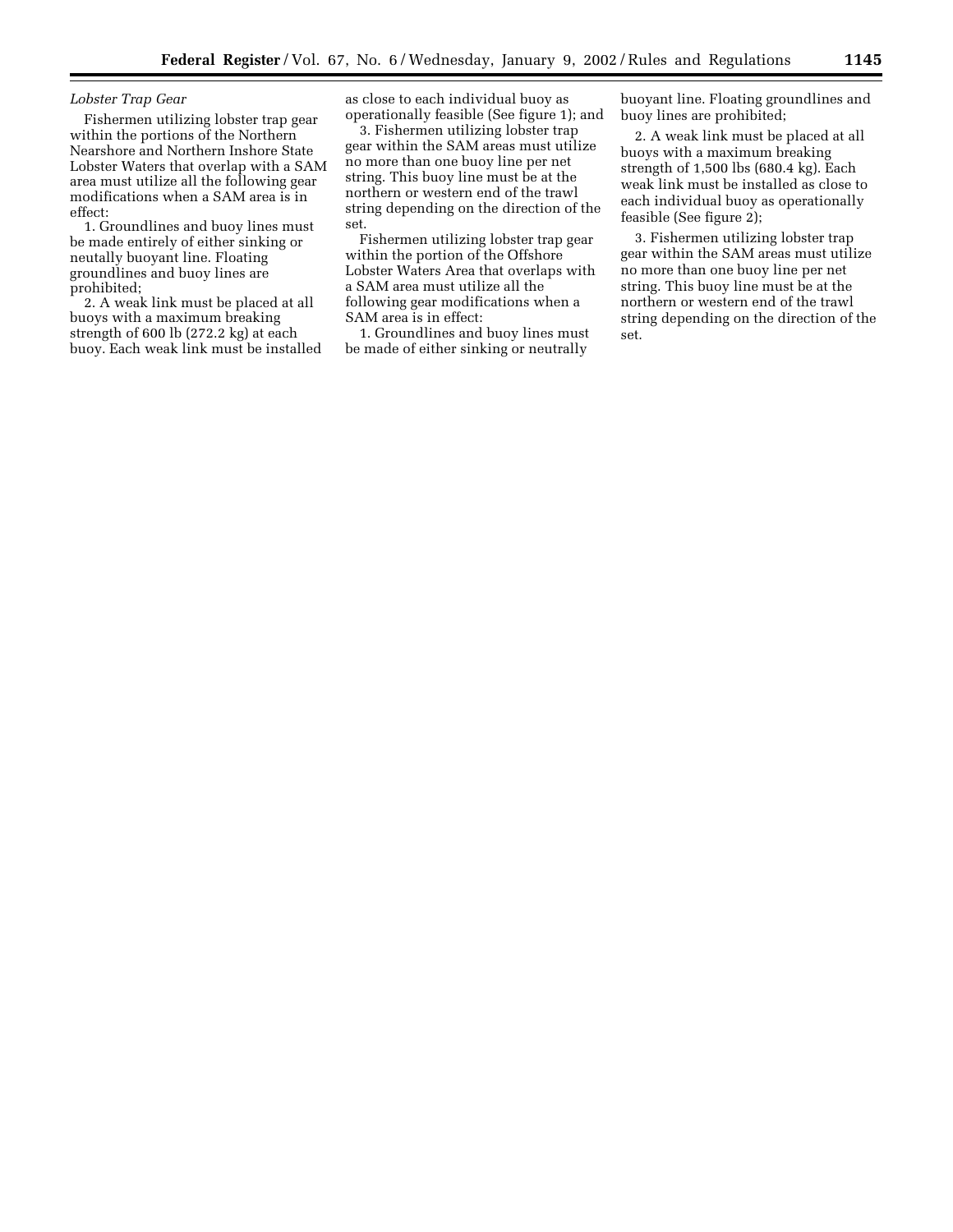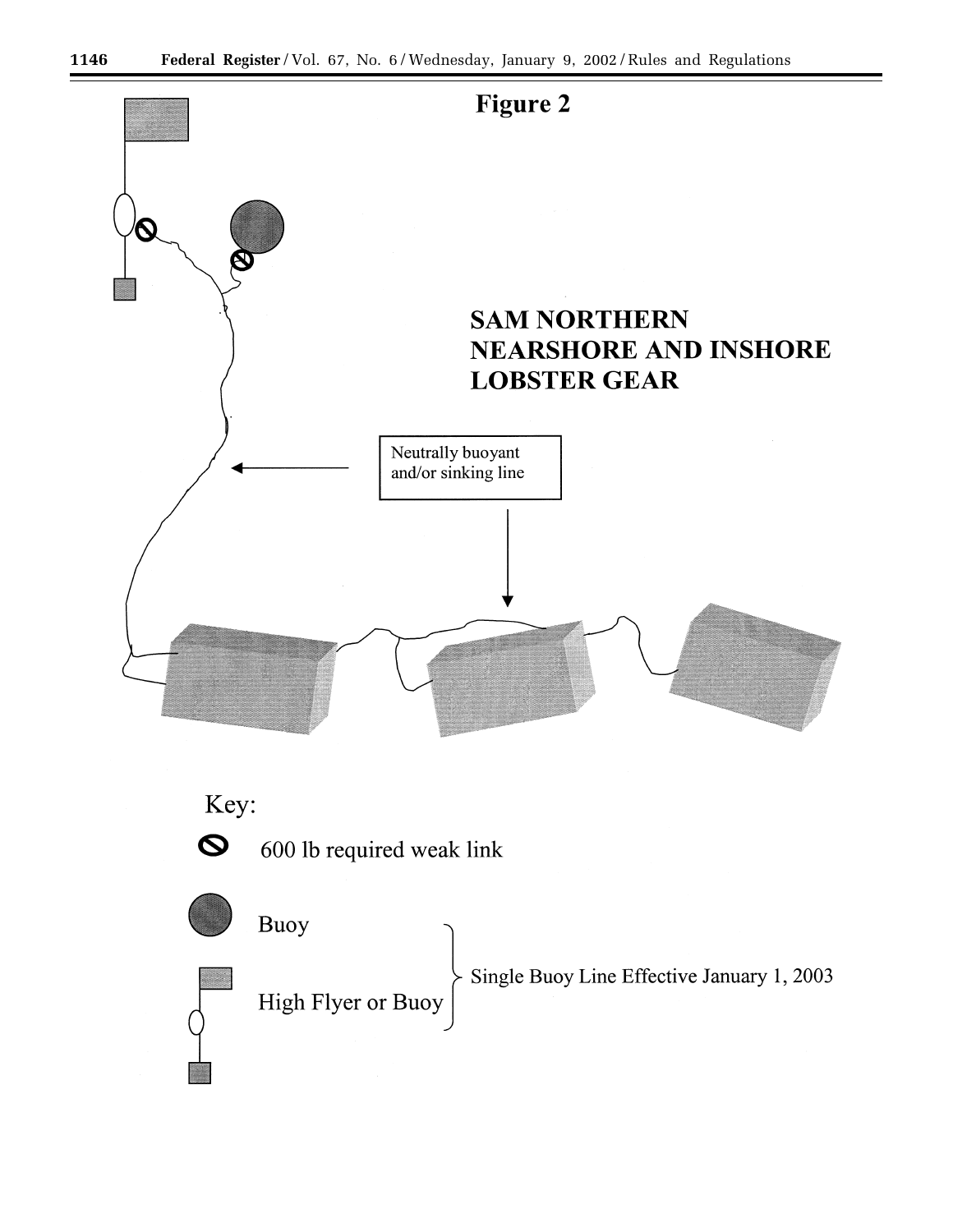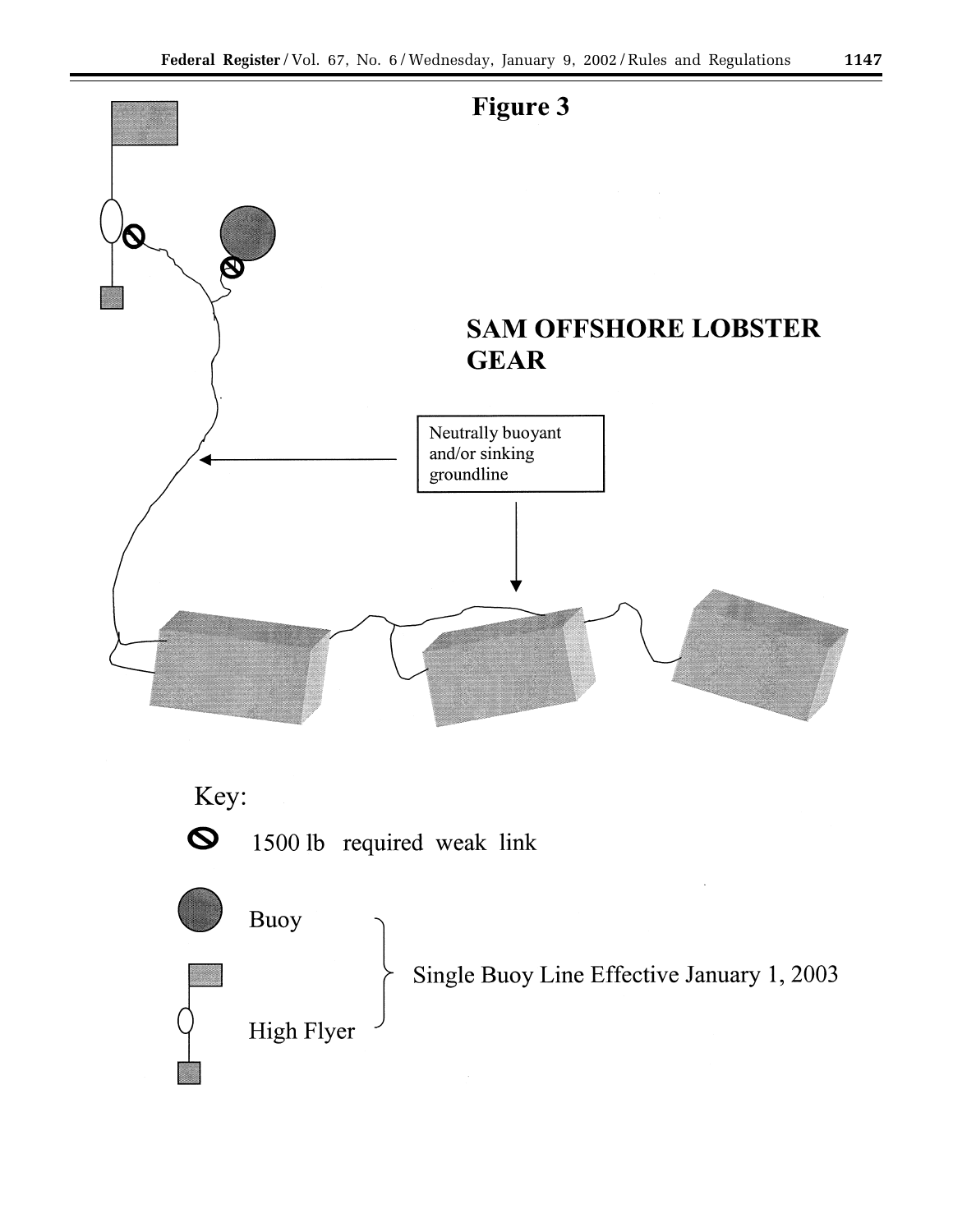## *Anchored Gillnet Gear*

Fishermen utilizing anchored gillnet gear within the portion of the Other Northeast Waters Area that overlaps with a SAM area must utilize all the following gear modifications when a SAM area is in effect:

1. Groundlines (the lines between the net bridle and the anchors) and buoy lines must be made of sinking or neutrally buoyant line. Floating groundlines and buoy lines are prohibited;

2. Each net panel must have a total of 5 weak links with a maximum breaking

strength of 1,100 lbs (498.9 kg). Net panels are typically 50 fathoms in length, but the weak link requirements would apply to all variations in panel size. These weak links must include three floatline weak links. The placement of the weak links on the floatline must be, one at the center of the net panel and one each as close as possible to each of the bridle ends of the net panel. The remaining two weak links must be placed in the center of each of the up and down lines at the panel ends (See figure 4);

3. Fishermen utilizing gillnets within the SAM areas must utilize no more than one buoy line per net string. This buoy line must be at the northern or western end of the gillnet string depending on the direction of the set; and

All anchored gillnets, regardless of the number of net panels, must be securely anchored with the holding power of at least a 22 lb (9.9 kg) Danforth style anchor at each end of the net string.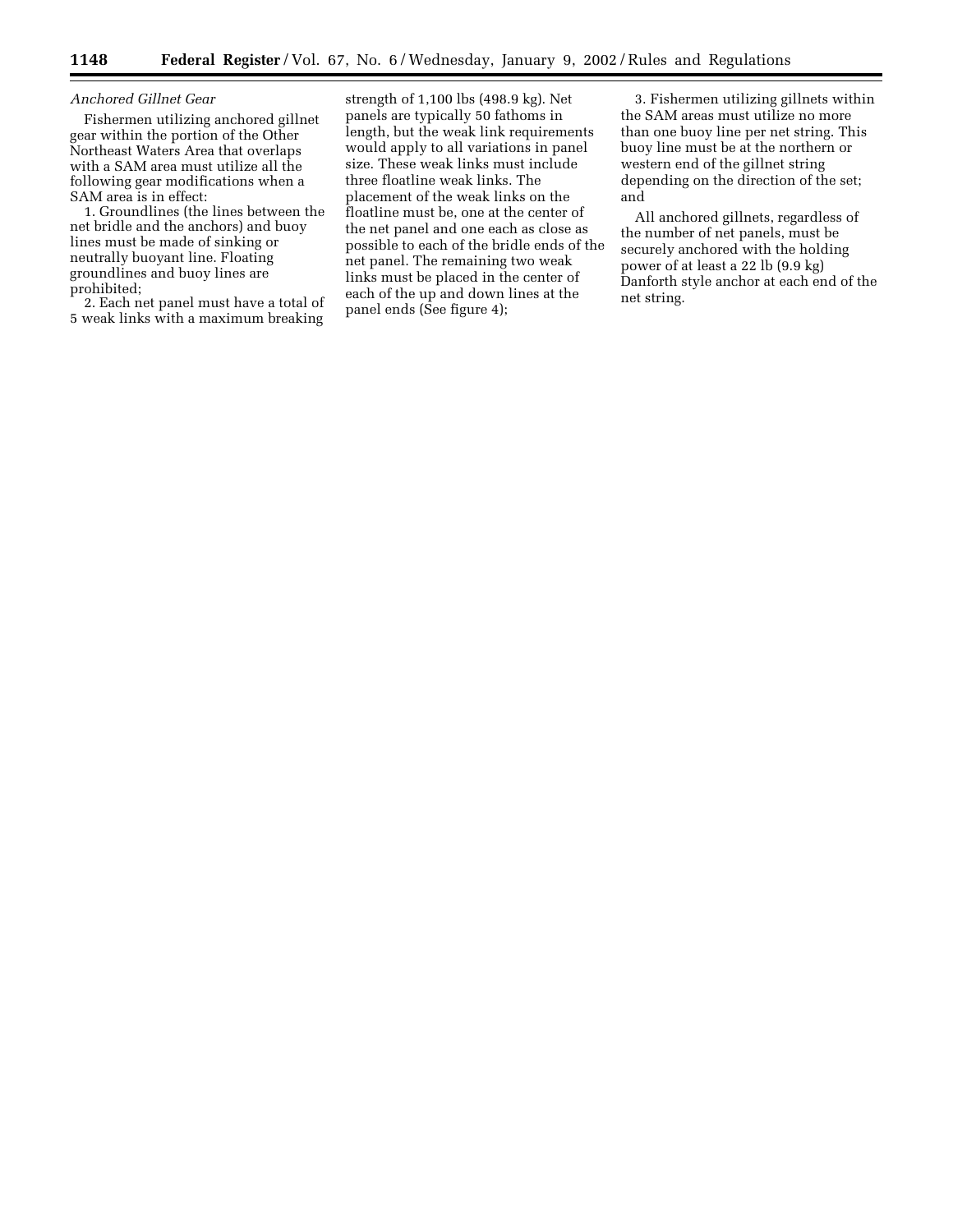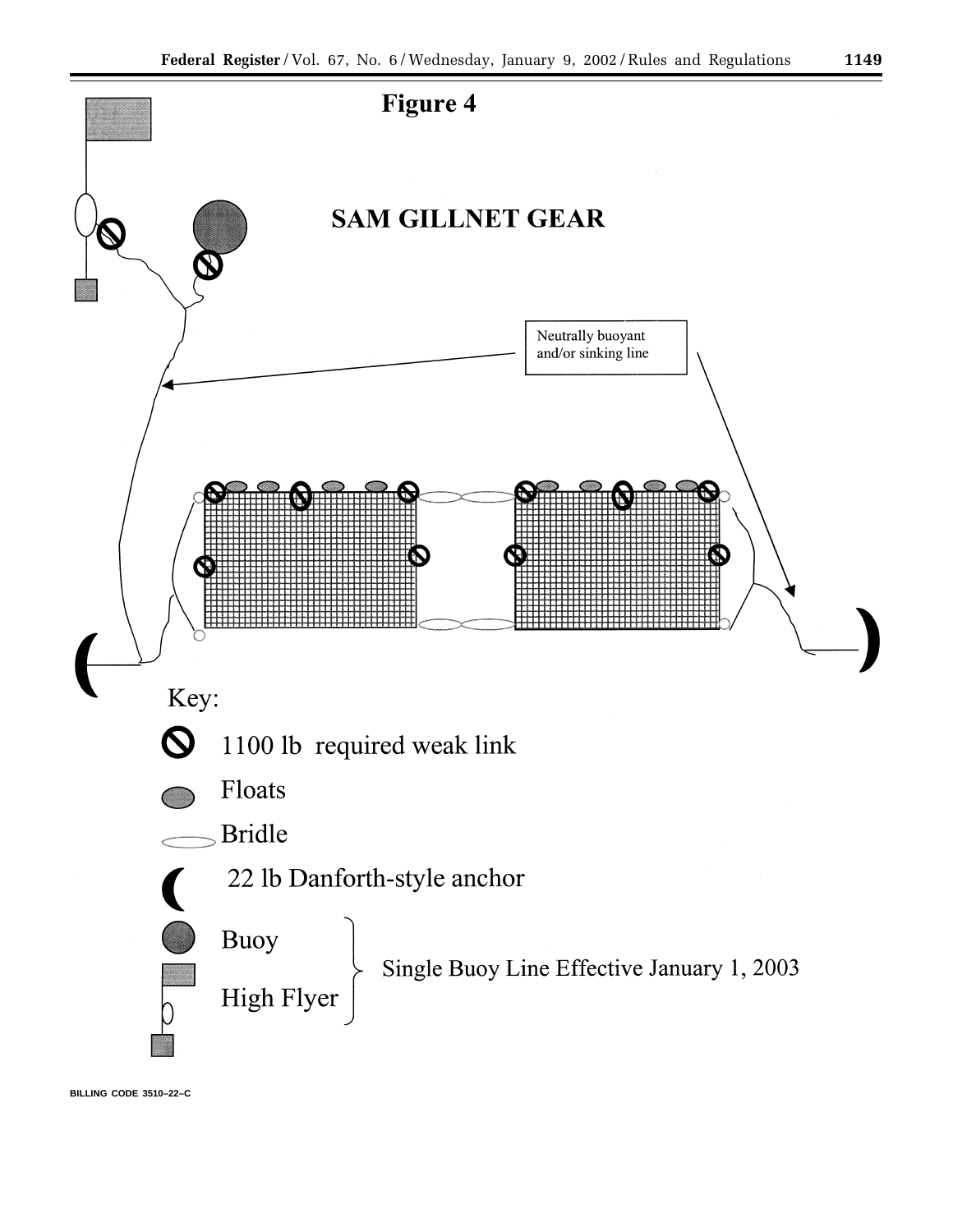### *Interaction With Other Restrictions*

The gear restrictions required for the SAM areas do not preempt existing restrictions within Cape Cod Bay and the Great South Channel critical habitat for North Atlantic right whales. As described in the proposed rule to implement the Dynamic Area Management (DAM) program (66 FR 50160, October 2, 2001), NMFS maintains its authority to implement the DAM program, if conditions warrant such action. DAM is designed to respond to unexpected aggregations of North Atlantic right whales outside of critical habitat and other regulated waters, such as the proposed SAM areas. NMFS anticipates that the DAM program will be implemented as a final rule no later than December 31, 2001. Because SAM areas would protect areas of known North Atlantic right whale aggregations, NMFS does not anticipate that DAM areas will be established within SAM areas. However, the DAM program allows NMFS to implement DAM within SAM areas if conditions warrant such action. NMFS anticipates that the DAM program could be necessary during the times and in the areas when SAM is not in effect. NMFS will consider comments received on this interim final rule on SAM to further refine the relationship between DAM and SAM.

## *Comments and Responses*

On October 3, 2001, NMFS published an Advanced Notice of Proposed Rulemaking (ANPR) and a Notice of Intent (NOI) to prepare an Environmental Impact Statement (EIS) for SAM (66 FR 50390). As discussed in the preamble to the proposed rule for this action (66 FR 59394, November 28, 2001), the Federal District Court for the District of Massachusetts ordered NMFS to have a signed proposed SAM rule by November 23, 2001. Consequently, NMFS published a proposed rule and requested public comments regarding the proposed action. Approximately 168 letters of comment were received during the public comment periods for the ANPR and proposed rule. NMFS considered the comments received on both the ANPR and proposed rule as part of its decision making process. A complete summary of the comments and NMFS' responses is provided here.

# *ANPR Comments*

NMFS received 14 sets of comments on the SAM ANPR. The comment period for the ANPR ended November 2, 2001.

#### *General Comments*

*Comment 1:* Seven commenters generally supported additional regulations or management measures, including Seasonal Area Management (SAM), to protect North Atlantic right whales (right whales). Four of these commenters further stated that fixed gear fisheries should be allowed to continue operating in SAM areas with modified fixed gear and practical regulations.

*Response:* NMFS believes SAM is necessary as an element of the Reasonable and Prudent Alternative (RPA) required under the Endangered Species Act (ESA) to protect the right whales. NMFS acknowledges the preference for a management plan that facilitates continued fishing with gear modifications that address both the goal of reducing the total number of entanglements and the goal of avoiding serious injury or mortality to North Atlantic right whales.

*Comment 2:* One commenter was opposed to any regulatory changes.

*Response:* Due to the endangered status of the North Atlantic right whale population, there is a need to further reduce serious injury and mortality caused by the multispecies, spiny dogfish, monkfish, and lobster fisheries as currently prosecuted. NMFS believes SAM is necessary as an element of the RPA required to protect the right whales. NMFS has determined that the additional regulatory measures included in SAM, DAM and the additional gear modifications are necessary to meet the objectives of the ESA and the MMPA. The ESA requires that the NMFS ensure that activities it authorizes, including commercial fishing, do not jeopardize the continued existence of right whales. The MMPA provides that the immediate goal of a take reduction plan is to reduce incidental mortality or serious injury of marine mammals taken in the course of commercial fishing to levels less than the potential biological removal level and the long-term goal is to reduce such incidental mortality or serious injury to insignificant levels approaching a zero rate. Because the potential biological removal level for right whales is zero, these goals are essentially the same for right whales. These regulatory changes are necesssary to attain these goals.

*Comment 3:* One commenter stated strong opposition to removal of lobster gear from a SAM zone as a management measure.

*Response:* NMFS did consider closure to lobster and gillnet gear in the proposed rule and selected gear modification as the management measure of choice. In selecting the

approach of gear modifications, we determined that it was consistent with the reasonable and prudent alternative (RPA) in the biological opinions for the gillnet, Northeast multispecies, and monkfish fishery management plans and the Federal regulations for the lobster fishery. The Management Action identified in the RPA is to utilize data to ''effect annual restrictions to minimize interactions between fishing gear and right whales.'' Area restrictions that could be included in the management scheme as specified in the RPA include closing areas to fishing gear or restricting the areas to only modified gear that has been proven to prevent serious injury or mortality to right whales. It is important to note that the language in the RPA did not direct NMFS to eliminate interactions between fishing gear and right whales but to minimize the interaction. Another factor in NMFS' identification of gear modifications rather than closures as the preferred option was the concern that closures would result in concentration of gear at the edges of the SAM management area. Since that gear would not include the additional gear modifications that NMFS is requiring within the SAM zone, it would pose a greater risk to right whales. Additional conservation benefit gained through the adoption of a gear modification approach is obtained due to the fact that once fishermen re-rig their gear to comply with the SAM gear modifications, it is likely that they will maintain these gear modifications even while fishing outside of the SAM restricted zone.

*Comment 4:* One commenter expressed a preference for measures such as SAM versus management measures contained in the Dynamic Area Management (DAM) proposed rule. The commenter's interpretation is that SAM would include the widespread use of practical whale safe gear.

*Response:* NMFS acknowledges the preference for SAM over DAM given that SAM is predictable and allows for fishing activity to continue with the use of modified gear. DAM and SAM are both elements of the RPA's management plan and as such both must be utilized to provide protection to right whales. NMFS anticipates that the need to utilize DAM will be significantly decreased through the implementation of SAM since the vast majority of sightings of right whale concentrations occur during the time and area identified in the SAM.

*Comment 5:* One Commenter stated that the input and support of the fishing industry is critical to the success of these regulations in meeting the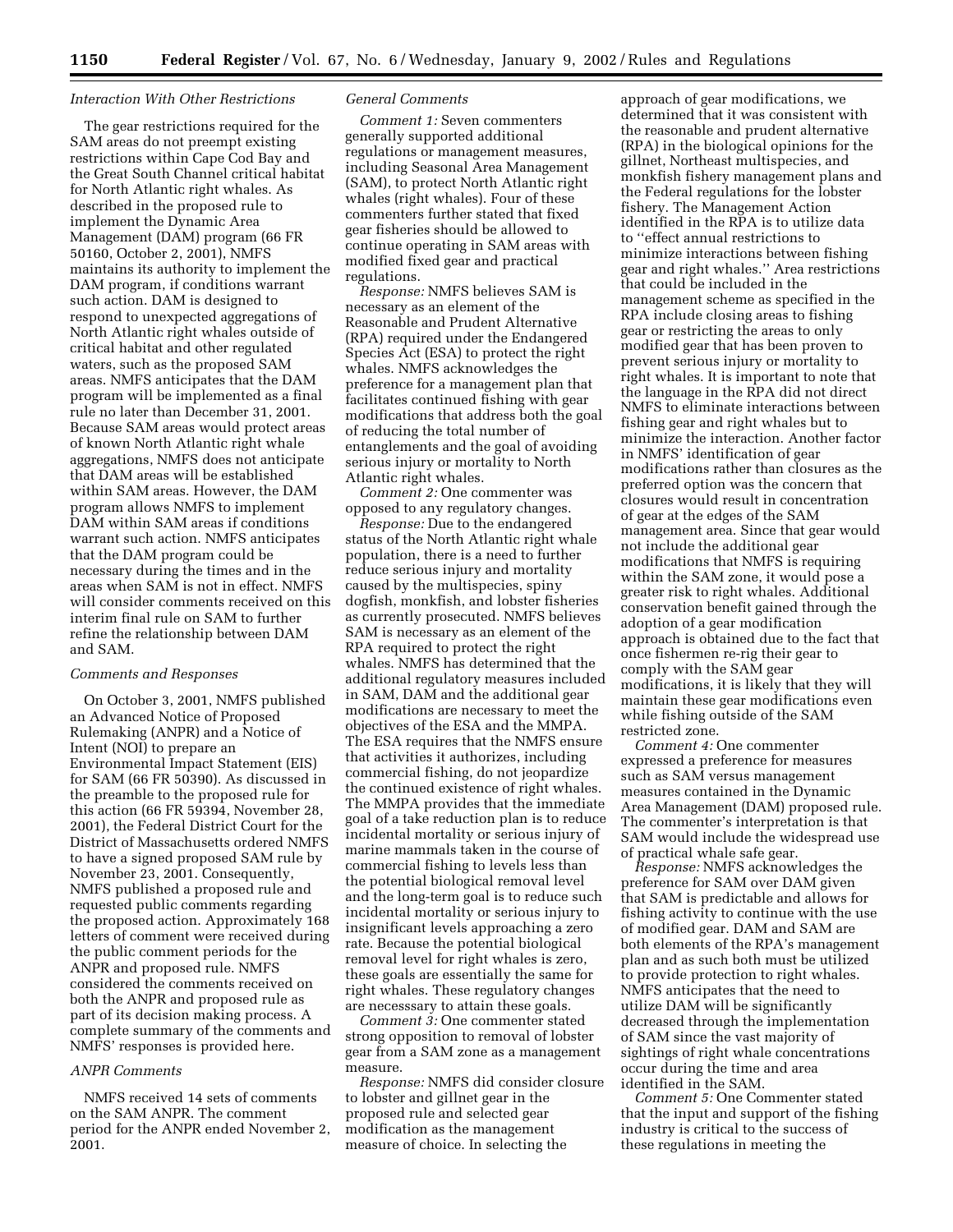objectives. There was further concern expressed that the comment and response process NMFS utilized did not allow adequate time for response.

*Response:* NMFS values the input and support of the fishing industry in developing measures to protect right whales. NMFS is engaged in the Atlantic Large Whale Take Reduction Team (ALWTRT) process as a means to incorporate the knowledge and experience of the constituents early in the regulatory process. Some of the recommendations contained in this interim final rule are a product of the ALWTRT. Though NMFS may not always implement ALWTRT recommendations exactly as stated, NMFS does consider this information when developing regulations. The comments and response process was expedited in this interim final rule due to a court order to finalize rulemaking by December 31, 2001 associated with the critical status of the North Atlantic right whale population.

*Comment 6:* One commenter indicated that NMFS should immediately identify at-sea enforcement as a high priority and develop protected resource penalty schedules for the ALWTRP.

*Response:* NMFS agrees that at-sea enforcement is important to the success of the ALWTRP and will conduct enforcement activities as the budget allows. NMFS also relies on its partnership with the U.S. Coast Guard and state agencies to monitor compliance with the ALWTRP. NMFS has existing penalty schedules for violations of the MMPA and the ESA, and regulations pursuant to those statutes. In addition, NMFS enforcement has entered into agreements with many states to encourage and facilitate joint enforcement of regulations.

## *Gear Modification Comments*

*Comment 7:* Three commenters stated that lobster gear modifications for use in the SAM area should correspond to what is currently used and proposed for use in Cape Cod Bay Critical Habitat (CCBCH). These gear modifications would include neutrally buoyant and/or sinking line for groundlines and weak links for buoy lines. Two commenters also endorsed neutrally buoyant line as a gear modification to be employed in SAM areas. One of these commenters is already using neutrally buoyant line and weak links and believes this gear is ''whale safe''.

*Response:* NMFS does endorse the measures currently employed in CCBCH and acknowledges that some fishermen are already using gear similar to what is proposed for use in SAM areas. NMFS

has included neutrally buoyant line and/or sinking line as well as weak links as gear modifications for lobster trap gear to be used in SAM areas.

*Comment 8:* Two commenters endorsed the use of neutrally buoyant line for gillnet bridles in SAM areas. One of these commenters endorsed the expanded use of weak links in the net panels of gillnets.

*Response:* NMFS has prohibited the use of floating line for gillnet bridles in SAM areas and increased the number of weak links in the gillnet panels as a part of this rule. Neutrally buoyant or sinking line are methods of complying with this prohibition.

*Comment 9:* One commenter indicated that NMFS should prohibit fishing in SAM areas until such time as whale safe or low risk gear, as defined at the June 27–28, 2001, ALWTRT meeting, is developed. This commenter further indicated that the ANPR did not specify gillnet gear modifications and as such gillnets should be prohibited from any SAM.

*Response:* NMFS has included a description of gillnet and lobster trap gear which NMFS believes does meet the low risk definition. Lobster trap and gillnet gear that meets the definition is described in this rule. Gear research and testing will continue to identify ways to further reduce risk and to make progress toward the goal of identifying ''whale safe gear.''

#### *Rulemaking Process Comments*

*Comment 10:* Two commenters indicated that the full administrative process, including an Environmental Impact Statement (EIS) as required under the National Environmental Policy Act, should be carried out prior to the final determinations of SAM area boundaries. These commenters also wanted the conservation equivalencies of closures required under the Harbor Porpoise Take Reduction Plan and existing groundfish closures to be considered in determining management actions and the SAM boundaries.

*Response:* NMFS has completed an Environmental Assessment (EA) for the SAM interim final rule which is available to the public (see Addresses section). NMFS did consider other management actions in the Gulf of Maine when drafting these regulations. The closures/restrictions referenced by the commenter will impact gillnet activities but not lobster trap activities in the SAM areas and as such other management measures may or may not contribute to the protection of right whales.

# *SAM Implementation Comments*

*Comment 11:* One commenter indicated that the SAM area should encompass the Jeffreys Ledge area which is reported to be a seasonal high use area in a recent paper titled: Right Whales (*Eubalaena glacialis*) on Jeffreys Ledge: A Habitat of Unrecognized Importance. This commenter supports designating areas that encompass approximately 90 percent of seasonal sightings as SAM areas.

*Response:* NMFS utilized the Dynamic Area Management (DAM) trigger and associated protective zones to define the SAM zones in terms of time and space (Clapham and Pace, 2001). The full details of the analysis to determine the SAM areas are provided in the document titled: Identification of Seasonal Area Management Zones for North Atlantic right whale conservation (Merrick, *et al.* 2001). NMFS utilized the criteria that the animals were sighted in sufficient density, as described in the DAM trigger document, in at least 2 survey seasons. This approach was utilized to impose predictable restrictions in areas and times where animals were sighted while also accounting for inter-annual variation. NMFS will continue aerial survey efforts in 2002 and should animals appear in sufficient density in the Jeffreys Ledge area, NMFS could implement a DAM closure to provide further protection for North Atlantic right whales. Additional survey data could also support expansion of the SAM area or delineation of additional separate SAM areas.

*Comment 12:* One commenter favored the implementation of the entire area for the entire time period rather than dividing the area.

*Response:* NMFS did not believe that data supported a SAM area for the entire area over a 5-month period. NMFS did employ a divided polygon to define the SAM areas. The SAM West and East designation was determined based on the distribution (spatially and temporally) of North Atlantic right whales.

*Comment 13:* Three commenters preferred ''rolling restrictions'' running from west to east as the animals moved east and the season progressed. This concept would result in no initial restrictions until right whales were sighted, followed by the lifting of restrictions as the animals depart the area. One commenter indicated that an initial restriction date with sequential openings to follow as the animals departed an area would be preferred.

*Response:* NMFS did consider this approach in developing this rule. The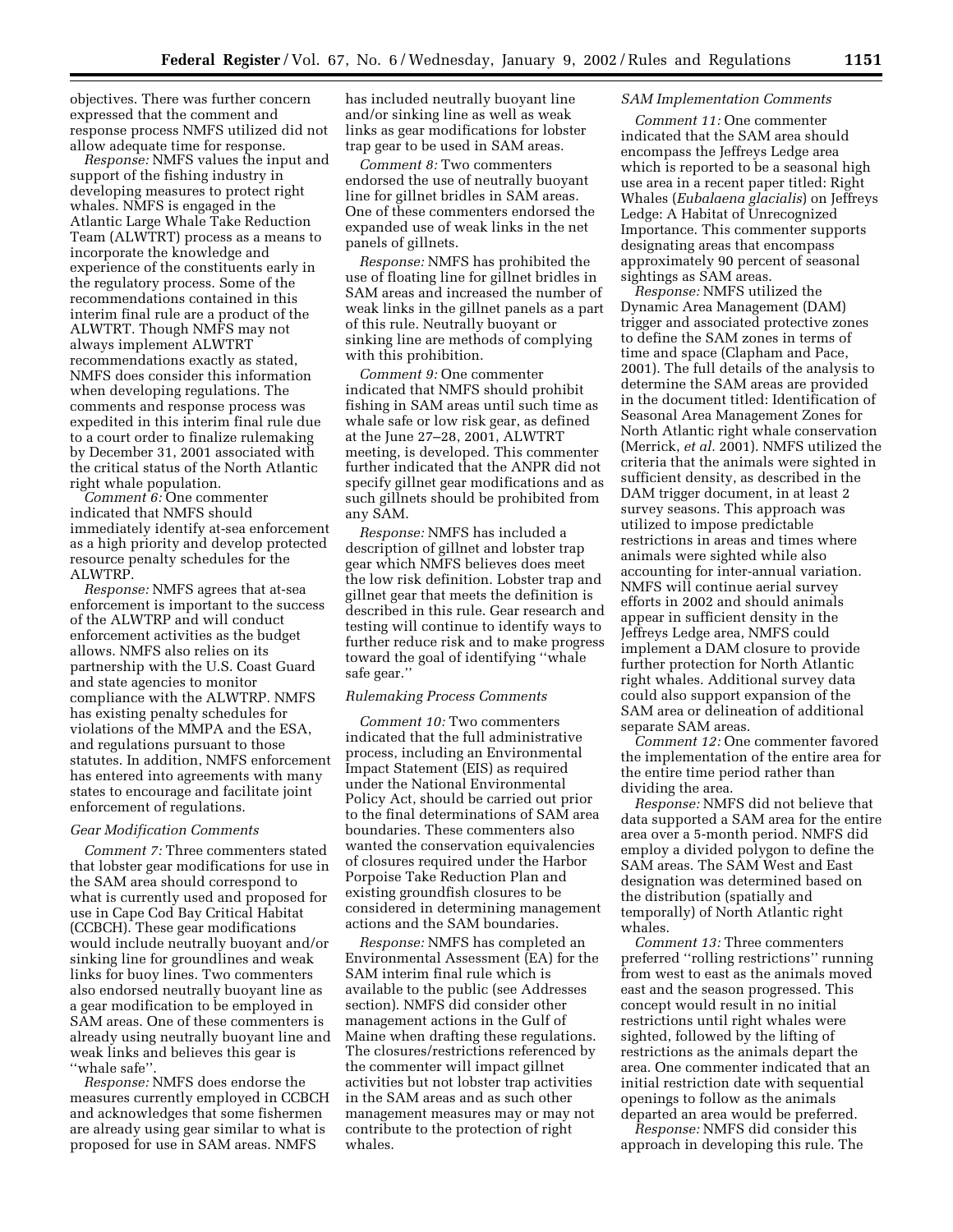approach was not employed due to the logistical difficulties inherent in the regular monitoring and surveillance of right whales over such a large area. The areas defined in this interim final rule support sufficient right whale density to trigger a management action, as demonstrated by data for the last three consecutive years. NMFS will continue survey efforts to refine the boundaries of SAM as required. In addition, a programmed restriction, at a predetermined time and location, which the industry is aware of in advance, is reported to be preferred by the fishing industry thereby increasing the likelihood of compliance. The gear modifications required to fish in a SAM area are extensive and NMFS believes fishermen will not be able to change gear quickly to comply with SAM. NMFS believes that fishermen who want to fish in a SAM area will need to plan months in advance to have their gear in compliance. These factors were considered in using programmed restrictions. An additional logistical difficulty in using sightings to impose or lift SAM regulations is that it requires regular monitoring and surveillance of right whales over such a large area. NMFS has determined that there is sufficient survey data to support the SAM area in this rule; additional survey data may provide insights into other candidate SAM areas.

*Comment 14:* One commenter indicated that additional survey effort is urgently needed to assure that seasonal management zones are adequate in time and area.

*Response:* NMFS agrees that additional survey data is necessary to refine management initiatives for right whales. NMFS will continue aerial survey efforts in the Gulf of Maine/New England area in 2002 in pursuit of this goal.

#### *SAM Timing Comments*

*Comment 15:* One commenter indicated that a SAM zone east of Cape Cod for the period April–June 30 might be a reasonable measure.

*Response:* NMFS utilized aerial survey data from the last 3 field seasons (1999–2001) to determine the time and areal extent of the SAM areas. The SAM West and SAM East areas represent times and areas where right whales were sighted in all 3 survey seasons. This area is east of Cape Cod and covers the time period from March 1–July 31.

*Comment 16:* One commenter indicated that the SAM area should be in effect beginning in January of every year to protect right whales as they arrive from the southern wintering areas and any animals that wander out of the Cape Cod Bay Critical Habitat Area.

*Response:* NMFS utilized the DAM trigger and associated protective zones to define the SAM zones in terms of time and space (Clapham and Pace, 2001). The full details of the analysis to determine the SAM areas are provided in the document titled: Identification of Seasonal Area Management Zones for North Atlantic right whale conservation (Merrick, *et al.* 2001). Should animals appear in sufficient density in the geographic area defined as SAM prior to the effective dates of the restriction, DAM would be implemented thus providing protection for the animals. NMFS will continue to conduct surveys to refine management measures such as SAM for the protection of right whales. SAM was not intended to encompass every right whale sighting, but to provide additional protection to feeding aggregations of right whales due to their increased vulnerability.

*Comment 17:* Two commenters suggested a specific area be defined as an Offshore Lobster SAM area. The suggestion was an area east of a point defined by the easternmost location of a whale aggregation that met the DAM trigger as shown during the June 27–28 ALWTRT and reflected on page 4 of the meeting summary prepared by Resolve, Inc. This commenter indicated that fishermen in this area would fish with neutrality buoyant or sinking line and weak links at the buoy of not more than 1500 lbs (680.4 kg) breaking strength.

*Response:* NMFS believes this area corresponds to an area east of 68°15′ W. long. out to the Hague Line. NMFS did include these gear modifications for the area specified as well as all Offshore Lobster Waters (as defined by the ALWTRP, 50 CFR 229.32(c)(5)(i)) within a SAM area. It is important to note that at the time of the ALWTRT meeting, NMFS presented only preliminary data that included only 2001 sightings. Many commenters discuss the SAM area and refer only to the preliminary data that was presented at the ALWTRT meeting. The analysis that was conducted following the ALWTRT meeting included sightings data from 1999, 2000 and 2001. The full details of the analysis to determine the SAM areas are provided in the document titled: Identification of Seasonal Area Management Zones for North Atlantic right whale conservation (Merrick, *et al.* 2001).

*Comment 18:* One commenter stated that the ANPR/NOI was inadequate to meet the RPA and that all three actions (DAM, SAM and gear modifications) must be in place simultaneously.

*Response:* NMFS recognizes the concern expressed by the commenter. NMFS followed the ANPR with a proposed rule which provided additional information. This interim final SAM rule addresses the concern that a rule implementing SAM be in place with the DAM and gear modification rules, which are also being published in final form.

*Comment 19:* One commenter indicated that SAM is a poor substitute for stronger regulations in critical habitat and that critical habitat should be extended to the areas determined to be appropriate for SAM.

*Response:* NMFS recognizes the concern expressed by the commenter. The designation of an area as critical habitat does not automatically add regulations stronger than those in place for SAM areas. NMFS will consider designating SAM areas as critical habitat as part of the comprehensive EIS planned for 2002.

#### *Proposed Rule Comments*

NMFS received a total of 168 sets of comments on the proposed rule for SAM. Approximately 150 of these were of a standard format. The comment period ended December 13, 2001.

## *General Comments*

*Comment 1:* Four commenters stated that the SAM regulations as proposed do not provide the protection necessary to achieve the reasonable and prudent alternative under the ESA or constitute an effective take reduction plan under the MMPA.

*Response:* NMFS believes that the SAM program in combination with other measures in the RPA constitute the level of protection necessary to meet the requirements under the ESA and coupled with the other elements of the ALWTRP does constitute an effective take reduction plan under the MMPA. NMFS is implementing a strategy for addressing the threat posed by commercial fishing practices to right whales which includes the following components: Adoption of broad based gear modifications to reduce the risk of serious injury or mortality of right whales; specific, more restrictive, gear modifications in areas and at times of greater concentration of right whales (SAM); specific, more restrictive, restrictions in areas which contain physical or biological features essential to the conservation of North Atlantic right whales (and, therefore, designated as critical habitat under the ESA); an ability to impose restricts in areas and at times when concentrations of right whales are observed (DAM); support for implementation of a disentanglement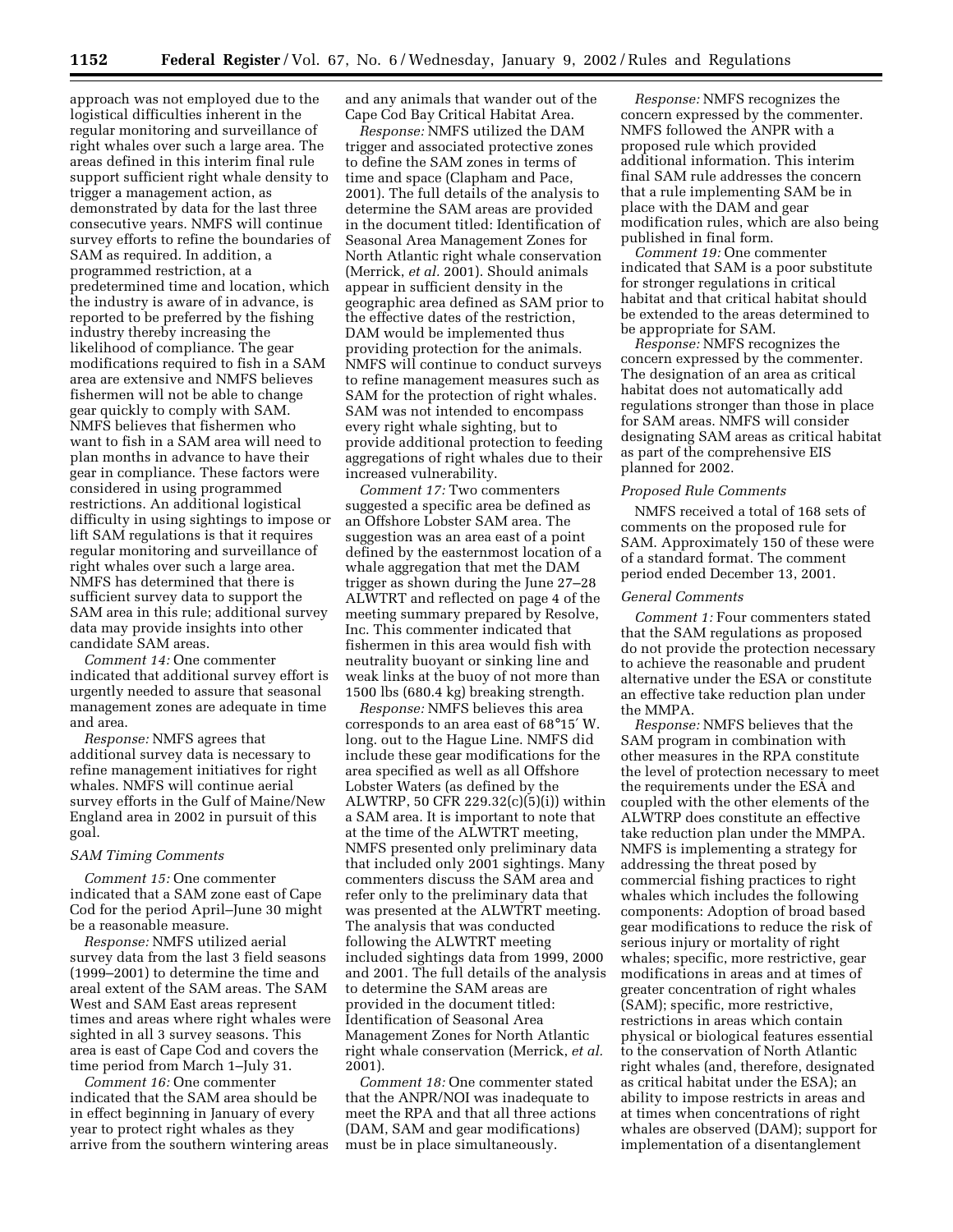program to respond to observed entangled marine mammals; and investigation and testing of additional gear modifications to further reduce the risk of entanglement and serious injury or mortality of rights whales. Collectively, this approach is designed to avoid jeopardy to right whales from commercial fishing practices and supports the achievement of a zero mortality rate goal.

*Comment 2:* One commenter stated that management initiatives based on the distribution and occurrence of right whales may have little or no impact on the entanglement rate of other large whales species the ALWTRP is charged with protecting.

*Response:* NMFS disagrees with the commenter and does believe that the management initiatives implemented by this interim final rule will benefit other species of large whales that NMFS is charged with protecting. Obviously right whale distribution was the principal driving force in the delineation of the SAM area. However, the additional gear modifications reduce the risk posed by this gear to large whales, including but not limited to right whales. Since we expect that fishermen who modify their gear to be able to fish within the SAM zone will likely fish that same modified gear outside the time and area of the SAM restriction, additional benefits to right whales and to other large whales outside of SAM will be realized.

*Comment 3:* All commenters supported the concept of SAM which facilitates continued fishing coupled with gear modifications which reduce entanglements and hence serious injury or mortality. Several commenters wanted to see specific changes to the implementation of the measure or questioned the overall conservation benefits of the SAM program as described in the proposed rule.

*Response:* NMFS has responded to the comments received and adopted some specific recommendations shown in this interim final rule. The conservation benefit of the SAM program is that it offers increased protection to anticipated concentrations of right whales at a time when they may be more vulnerable to entanglement, i.e. when they are feeding. NMFS has used past sightings data to predict right whale concentrations in time and in space and has identified and required modified fishing gear that poses a low risk to right whales of serious injury or mortality. This SAM program is a very important component in the overall NMFS strategy for the protection and recovery of right whales.

*Comment 4:* One commenter supported SAM in concept but

indicated that all gillnet and lobster fishing should be prohibited in the SAM area until such time as fishing gear proven to be unlikely to seriously injure or kill right whales has been developed. Three commenters supported gear modifications as opposed to total closures.

*Response:* NMFS considered the concept of a total closure to lobster trap and gillnet gear in the SAM areas and determined that gear modifications developed through the TRT process would result in more conservation benefits to the animals. The basis for this determination is that total closures refocus fishing efforts to other areas and may result in an edge effect where gear is concentrated around the periphery of a closure posing a greater risk of entanglement. NMFS believes that the gear modifications required in this interim final rule prevent entanglements where possible and reduce the severity of entanglements when they do occur and will alleviate the threat of serious injury or mortality. NMFS maintains that the data available and presented in the proposed rule provides sufficient evidence that fishing within the SAM area with the gear modifications required is unlikely to result in serious injury or mortality of a right whale.

*Comment 5:* Two commenters identified at-sea enforcement as a priority and requested a schedule of protected resources penalties be developed for the ALWTRP regulations.

*Response:* See comment and response 6 in the ANPR Comments and Responses.

*Comment 6:* Two commenters stated that ship strikes remain a major problem for right whales. One of the two wanted to know how DAM and SAM would impact vessel traffic.

*Response:* NMFS agrees that ship strikes remain an issue and is addressing the issue under the Northeast Implementation Team for the Recovery of the Northern Right Whale and the Humpback Whale and the Southeast U.S. Right Whale Recovery Plan Implementation Team, including their Ship Strike Committees. The shipping industry has been responsive in this forum and the agency is actively seeking solutions to the problem. DAM and SAM are management actions directed at the commercial lobster and gillnet fisheries in the SAM area and will not impact vessel traffic.

*Comment 7:* One commenter indicated that NMFS should seek out additional historical data other than the 1999–2001 aerial survey data in developing the SAM boundaries as the SAM area may be overstated.

*Response:* The aerial survey efforts of 1999–2001 were partially based on the historical presence of right whales such as the data used to support the critical habitat designation in Great South Channel. Historical data is not available in suitable quantity for the areas in question and as such could not be utilized in this analysis. There is no reason to expect that the observations of right whales in 1999, 2000 and 2001 are not representative of the future presence of right whales.

*Comment 8:* Four commenters stated that NMFS should develop broad based gear modifications for regional use based on the tracking data from several right whales observed during the 2001 field season which demonstrated these animals can range far and wide and may not remain in the areas defined as critical habitat. A broad based gear requirement would also be less complex to implement and more readily enforced.

*Response:* NMFS agrees with the concept of broad based gear modifications but the experience to date is that unique physical environments require unique gear modifications. Different breaking strength weak links for the Offshore Lobster Waters versus Nearshore Lobster Waters is an example of such unique environmental requirements. The fishing industry has objected to gear modifications in areas that are not documented to support whales as an unnecessary economic burden with no perceived benefit to the animal. NMFS recognizes the economic impact on industry and has strived, through the ALWTRT process and outreach, to minimize economic impact while maximizing conservation benefit from the management measures implemented. The gear modifications required in the SAM areas are over and above broad based gear modifications; however, NMFS believes that the additional burden to comply with these more restrictive gear modifications is justified based on the increased potential for interactions between right whales and fishing gear in the SAM area (due to the observed concentrations of right whales).

*Comment 9:* One commenter indicated that the rulemaking process did not facilitate a full and open process to include public hearings and industry feedback on the management plan.

*Response:* See comment and response 5 and in the ANPR Comments and Responses.

*Comment 10:* Two commenters indicated that a regulation with gear modifications of this magnitude will require time. One of the commenters indicated that NMFS should develop a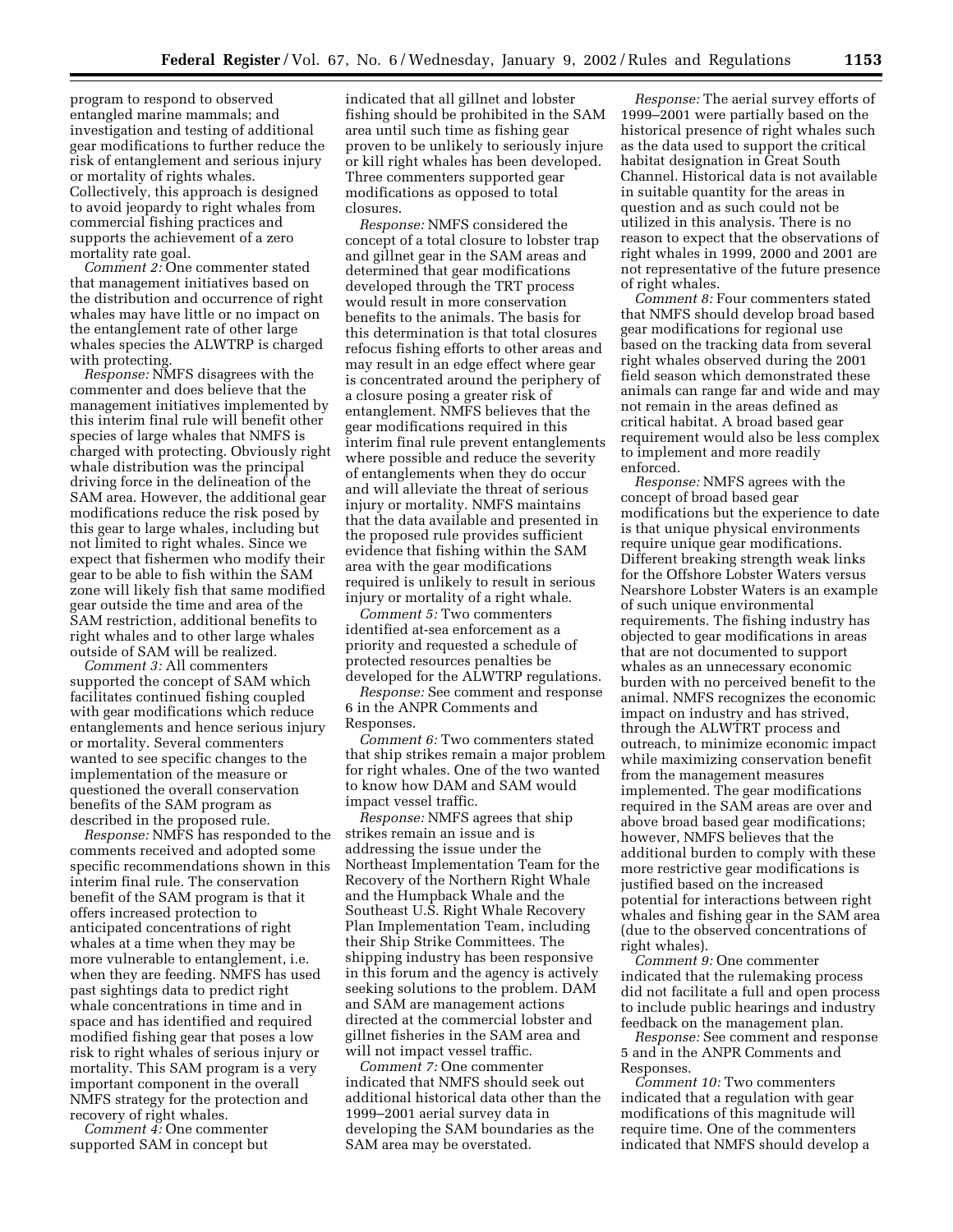phase-in schedule to change over all lobster and gillnet gear that is fished in waters where right whales occur routinely.

*Response:* NMFS appreciates the comments which address the need for manufacturers and suppliers to manufacture the neutrally buoyant and/ or sinking line in sufficient quantity and time for the fishermen to replace the existing gear. In fact, the limitation on supply, as well as the increased economic cost, is one of the reasons why it is not reasonable at this time to impose these gear modifications more broadly. Due to the critically endangered status of right whales, and agency mandates under the ESA and MMPA, however, we must take immediate action within SAM areas to decrease the risk to right whales. Fishermen who cannot comply with the gear requirements in the allotted timeframe still have the option of fishing outside of the SAM areas.

*Comment 11:* One commenter encourages NMFS to utilize passive acoustics and aerial surveys to detect right whales for DAM actions.

*Response:* NMFS will continue to conduct aerial and shipboard surveys to detect right whales for research and monitoring purposes. The use of passive acoustics appears promising based on a presentation at the 2001 Right Whale Consortium held in October and its use may be more prevalent in the future.

*Comment 12:* Three commenters indicated that NMFS should continue survey efforts to modify SAM boundaries and effective dates. One commenter indicated that survey efforts may have been inadequate to detect aggregations in areas such as Jeffreys Ledge.

*Response:* See response to comment 15 in the ANPR Comments and Responses.

#### *SAM Timing Comments*

*Comment 13:* One hundred and fifty commenters indicated that the proposed rule for SAM should be strengthened to protect right whales. The commenters recommended that restrictions in the entire SAM area should be in effect from January 1 through July 31st with areas only open to unrestricted fishing after the whales have left the area. Sixty of these commenters also stated that they are willing to pay more for products if it will ensure the protection and survival of whales.

*Response:* NMFS appreciates the large response to this important rulemaking process. The level of support from the general public for additional measures to protect right whales is encouraging. The rationale provided for having the

SAM areas in effect beginning March 1st as opposed to January 1st, are stated in the proposed rule. NMFS is aware of the migration of right whales into the CCBCH, but believes these animals are transiting the area and not aggregating to feed as described in the DAM trigger document (Clapham and Pace 2001). As stated previously in this document, the SAM area is not intended to encompass every right whale, but rather to offer increased protection to concentrations of feeding right whales, which we believe may be at higher risk of entanglement. Should animals appear in sufficient density in the geographic area defined as SAM prior to the effective dates of the restriction, DAM could be implemented thus providing protection for the animals. NMFS will continue to conduct surveys to refine management measures such as SAM for the protection of right whales. NMFS appreciates the fact that these commenters recognize that conservation comes at some economic cost to fishermen, which may be passed on to the consumer in the form of higher prices for seafood products.

*Comment 14:* Four commenters indicated that the timing for the SAM West and SAM East was incorrect and should be expanded. The comments generally supported SAM West from January–May 31 and SAM East from March 1–July 31. This expansion of time was considered necessary to protect animals arriving into the Cape Code Bay Critical Habitat and animals that may wander out of the critical habitat as evidenced by two specific animals during the 2001 season.

*Response:* See response to comment 16 under ANPR section above.

#### *SAM Area Division/Extent Comments*

*Comment 15:* Two commenters stated that the division between SAM West and SAM East was incorrect based on discussions at the ALWTRT meeting on June 27–28, 2001. These commenters indicated the dividing line between these two areas should be in the vicinity of the western most side of the eastern most DAM circle shown on the figure on page 4 of the meeting summary (Resolve 2001). This division would be at approximately the 68° 15′ W. long. line.

*Response:* NMFS agrees that the dividing line between SAM West and SAM East is not as recommended in the ALWTRT meeting summary. NMFS welcomes such recommendations from the TRT process through the recommendations are not always implemented for a variety of reasons. At the time of the ALWTRT meeting, NMFS presented only preliminary data from 2001 sightings. The discussion at

the ALWTRT meeting and any recommendations made at that time were based only on the limited preliminary data presented for general discussion purposes. Following the ALWTRT meeting, NMFS conducted an analysis of the distribution of animals from the aerial surveys conducted from 1999–2001 to determine the appropriate division in time and space of the SAM area. NMFS uses the best available scientific data in developing its regulations which would include all three years of survey data. The full details of the analysis to determine the SAM areas are provided in the document titled: Identification of Seasonal Area Management Zones for North Atlantic right whale conservation (Merrick, et al. 2001). NMFS based the areas on this analysis and overlaid it on the existing ALWTRP areas.

*Comment 16:* Three commenters stated that the SAM area is too large and the eastern end of the SAM East area should be at 67° 45′ W. long. as there are infrequent sightings of animals east of this longitude line. Two of these commenters indicated that right whales do not appear south of the 50-fathom line on the Georges Bank Northern Edge and, therefore, the polygon should be adjusted to exclude waters south of the 50-fathom line that occur east of the Great South Channel Critical Habitat.

*Response:* NMFS extended the SAM area out to the Hague Line based on the sightings of right whales as reported in the document titled: Identification of SAM Zones for North Atlantic right whale conservation (Merrick, et al. 2001). Figure 9 of that document shows whale aggregations clustered around the Hague Line in all three survey years, 1999–2001. The portion of the SAM East area south of the 50 fathom line is necessary to encompass the 15 nautical mile buffer, as described in Clapham and Pace 2001, which provides a margin of protection to encompass the movement of the animals during an aggregation.

*Comment 17:* Two commenters opposed the boundaries as presented in the proposed rule and indicated that states should be able to manage whale issues in their waters. One of the commenters indicated that the SAM area should not extend into state waters located east of Cape Cod, MA due to the fact that right whales are only seen on occasion in that area during March and April and furthermore that fishing gear is rarely seen close to shore in that area. The commenter indicated that there was not sufficient risk to the animals to justify federal regulations that would preempt state regulations.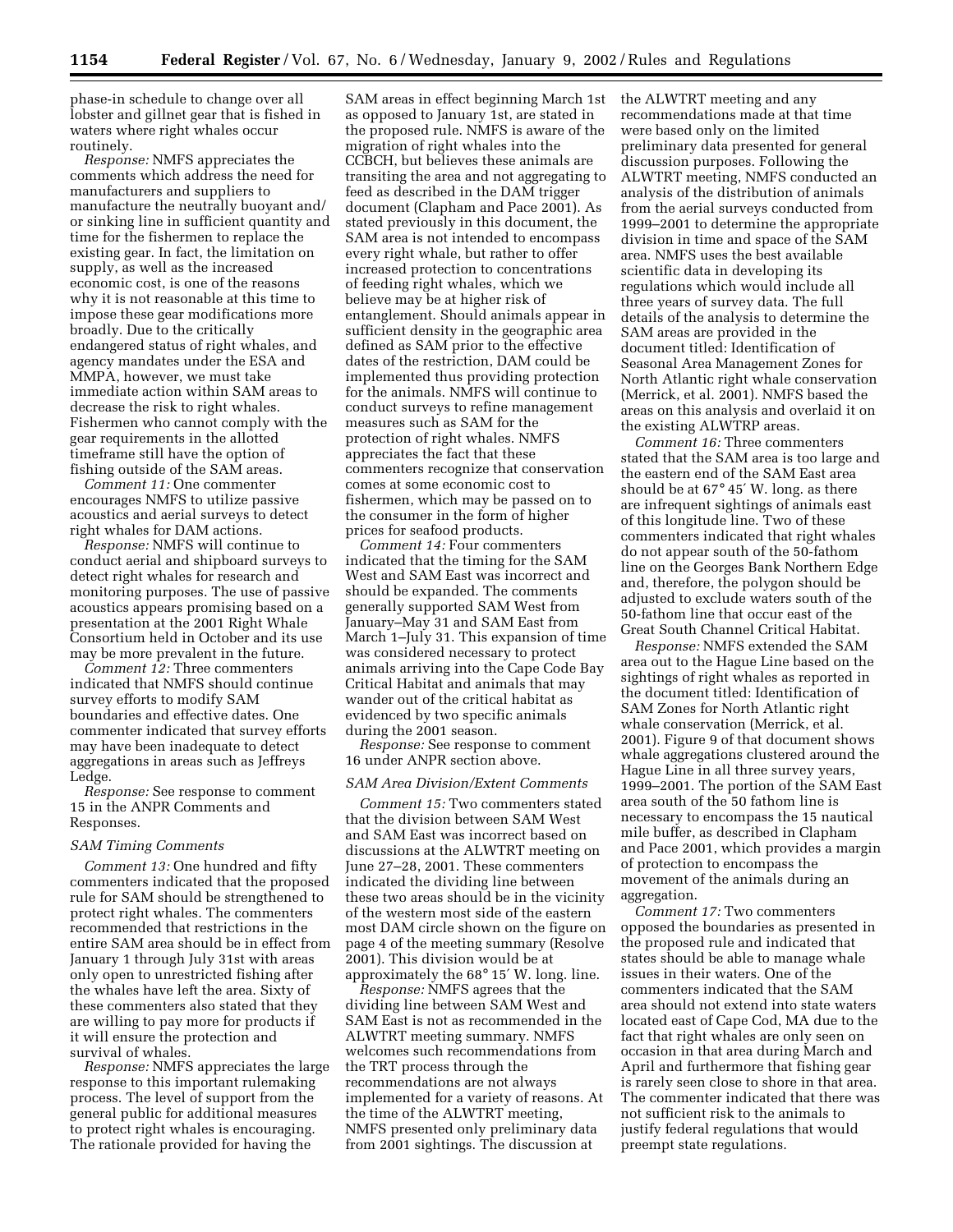*Response:* The data presented in Merrick, *et al.,* 2001 demonstrates that aggregations of right whales do occur east of Cape Cod in March and April. While these aggregations have not been observed in state waters, within 3 nautical miles of the shore, the 15 nautical mile protective buffers from the sightings do encompass state waters. NMFS has determined that Federal regulations are required in order to achieve the mandates and goals of the ESA and MMPA.

*Comment 18:* Two commenters indicated that the Jeffreys Ledge area should be included as part of the SAM program. One of the commenters acknowledged that NMFS has proposed DAM in order to address such aggregations, but they lack confidence in DAM and therefore stated that the agency should not rely on that measure.

*Response:* See comment and response 11 above in the ANPR Comments and Responses. NMFS does believe that DAM is a meaningful management measure which will result in real protection for right whales. Furthermore, NMFS maintains that sufficient data is needed to confidently identify an area of predictable right whale concentration prior to designating it as a SAM area. Sufficient data is not currently available for Jeffreys Ledge.

#### *SAM Gear Modifications Comments*

*Comment 19:* One hundred and fifty commenters stated that, within a SAM area buoy lines extending from the fishing gear to the surface should break at no more than 1,100 lbs (498.8 kg.) to allow right whales to break free in the event of an entanglement. Other commenters questioned the value of this additional weak link at all.

*Response:* NMFS appreciates the large response to this important rulemaking process. The level of support from the general public for additional measures to protect right whales is encouraging. NMFS interprets these comments to mean that all lobster and gillnet gear allowed to fish in the SAM areas should utilize a weak link with a maximum breaking strength of 1100 lbs (498.8 kg). This comment appears to be in response to the 3780-lbs (1714.3-kg) weak link proposed for the Offshore Lobster Waters and Other Northeast Waters, as defined by the ALWTRP (50 CFR 229.32 (c)(5)(1)), for lobster and gillnet fishermen operating within a SAM area. NMFS proposed this 3780-lbs (1714.3 kg) maximum breaking strength ''system'' weak link based on the analysis of an entanglement, and subsequent successful disentanglement, which occurred on July 20, 2001, in the area of Jeffreys Ledge. This proposal was

to introduce an additional weak link at a new location (between the surface and subsurface gear), not to increase the breaking strength of any of the existing required weak links. NMFS did consider setting the breaking strength of the system weak link at the same level as the buoy link (which is required at the buoy itself). The buoy weak links for gillnet buoys are 1100 lbs (498.8 kg), and for lobster trap buoys are 1500 lbs (680.4 kg) for SAM in Offshore Lobster Waters and 2000 lbs (906.9 kg.) for Offshore Lobster Waters outside of SAM. The values of 1100, 1500 and 2000 lbs (498.8, 680.4, 906.9 kg) have all been exceeded in load cell testing measurements. If a weak link of any of these breaking strengths was introduced between the surface and subsurface system, it would likely break when gear was being hauled, potentially leading to a dangerous situation and also contributing to ghost gear. These load cell measurements exceeded the 2800 lbs (363.2 kg) limit of the load cell and clearly demonstrate that loads in excess of 1100, 1500 and 2000 lbs (498.8, 680.4, 906.9 kg) have occurred in these gear types. Based on this load cell data, NMFS cannot require a weak link with a breaking strength below values we have measured in the buoy line section of the gear. Based on the comments received regarding this analysis NMFS believes that this system weak link proposal requires further discussion and development in the take reduction team arena. The proposal for a system weak link was completely removed from the interim final rule and will be discussed further with the ALWTRT.

NMFS proposed the weak link between the surface and subsurface system with the intention of introducing another point where the gear could break away from a right whale. Many of the comments questioned the value of the proposed weak link. The theory behind this proposal was that if a right whale encountered the vertical line in the buoy/end line reaching to the surface it could exert sufficient drag on the line to part it. The right whale would then be able to swim freely with little or no gear attached. Several commenters stated that the effectiveness of a weak link at this location is severely compromised by the fact that there would not be resistance on either side of the weak link to exert the pressure needed to break this weak link. Given these concerns, we will table this requirement for now and discuss it further with the ALWTRT and also at the upcoming gear workshop.

*Comment 20:* Nine commenters indicated that dropping an endline or the use of only a single buoy line is

operationally problematic throughout the SAM areas. Four of these nine commenters stated that this measure raised safety issues as well. The basis of the safety contention is that extreme tides and weather from Cape Cod to the Hague Line are a major factor in determining which end of a trawl line to haul from in order to minimize strain on the lines, assuming there are two buoys/high flyers per lobster trap trawl/ gillnet string. These commenters further indicated that a single mark, buoy/ highflyer, will lead to gear conflicts and an increase in lost gear resulting in increased ghost gear and a resulting potential increase in entanglement risk. Three commenters offered strong support for the reduction in endlines as a step resulting in a tangible decrease in vertical line in the water column.

*Response:* NMFS acknowledges the comments concerning potential safety issues. NMFS also acknowledges that a 50 percent reduction in endlines/buoy lines furthers the goal of eliminating entanglements as indicated in the comments. NMFS further recognizes the potential for gear conflicts and other fishery management regulations which require both ends to be marked.

NMFS continues to support this measure as an acceptable risk reduction measure due to the very real decrease in the volume of line in the water column. The operational difficulties will require the industry to work together to come up with coordinated procedures to reduce gear conflicts. NMFS has required the single buoy to be at the northern or western end of the trawl string depending on the direction of the set as a standard procedure. NMFS will work with the industry to define more suitable standard practices if the industry has a better approach to this issue. As noted earlier in this rule, NMFS is accepting comments regarding this interim final rule (see **DATES** Section of this interim final rule) and is seeking additional comments on this measure.

Four of the nine commenters indicated their operation is partly based on safety. As this was not a universal concern NMFS interprets this to mean that the issue may be fishery specific (offshore versus inshore) and, as noted, is seeking additional comment during the 30-day comment period for this interim final rule which may lead to unique solutions in the fisheries/areas where safety is an issue.

In 2002, NMFS will pursue resolution of the safety and gear conflict issues at a gear workshop in February and also at the next meeting of the ALWTRT. Representatives from the environmental community and the fishing industry will participate in these meetings.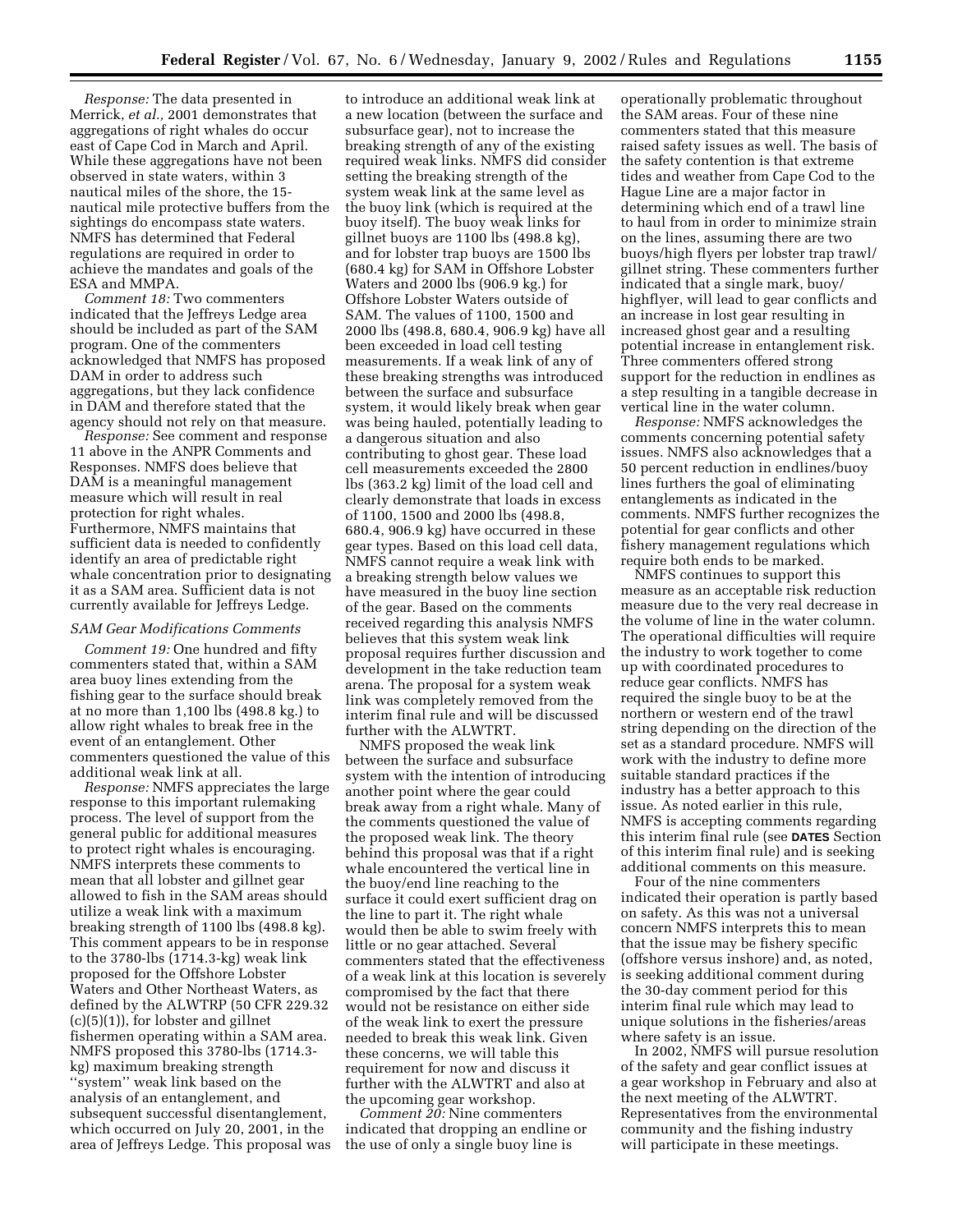*Comment 21:* One commenter indicated that weak link characteristics need to be more clearly and uniformly defined.

*Response:* The Atlantic Large While Take Reduction Plan Regulations (50 CFR 229.32) define a weak line as a breakable component of gear that will part when subject to a certain tension load. The regulations further provided a variety of known weak link configurations and offer that other material or devices may be approved in writing by the Assistant Administrator for Fisheries of NMFS. NMFS believes the regulations adequately define various methods of compliance with the weak link requirements and offer a process for innovative techniques to be developed and introduced for consideration.

*Comment 22:* One commenter indicated that they disagreed with NMFS' conclusion regarding the entanglement of right whale #2427 which occurred on July 20, 2001, in the area of Jeffreys Ledge. NMFS concluded in the proposed rule that the gear measures required for SAM would have likely allowed the animal to free itself of all gear.

*Response:* NMFS agrees with the commenter and has decided to eliminate the requirement for the 3780 lb weak link, which was based on the conclusion regarding the entanglement of right whale #2427. NMFS has provided its basis for this change under changes in the Interim Final Rule from the Proposed Rule.

*Comment 23:* Two commenters indicated that weak links, as they are employed in the proposed rule, do not prevent entanglement of whales in the fishing gear remaining in the water or provide sufficient risk reduction to render gear ''whale safe'' and further are not proven to meet the criteria of ''low risk'' gear as defined in the proposed rule.

*Response:* NMFS recognizes that weak links in and of themselves do not constitute ''whale safe'' gear. However, NMFS does believe the weak links are an important component of the low risk gear determination. The weak links are intended to facilitate the animal's escape from gear should an entanglement occur in SAM gear or any gear in which weak links are required. The ability to escape from gear quickly and relatively easily is very important to avoid serious injury or mortality. As illustrated by the load cell and testing data presented in the proposed rule. NMFS does believe that there is sufficient data to demonstrate that weak links do break when sufficient strain is exerted on them. Breaking of line at the

point of the weak links reduces the likelihood that a whale will become wrapped in the gear and will either not be able to freely swim away from the gear or only be able to swim away with a significant portion of the gear remaining attached. The weak links allow an entangled whale to break away from the gear with little or no gear attached minimizing the potential for the entanglement episode to have any significant adverse effects on the individual right whale.

*Comment 24:* Three commenters indicated that it is technically feasible to remove all vertical lines from the water column in gillnet and lobster fisheries using a corrodible link (link which corrodes in sea water at a known rate) with a bundled or coil buoy line and a hard float.

*Response:* NMFS recognizes these techniques exist and are reported to be used in some Caribbean pot fisheries. The NMFS Gear Research Team presented data on field tests using corrodible links as part of the June 27– 28 ALWTRT. This technique has not been employed in the fixed gear fisheries which occur along the Eastern seaboard due to the potential for gear conflicts which are expected to result in lost gear further resulting in increased ghost gear with associated entanglement risks. The observations of these commenters are correct that it is technologically feasible to elimiante endlines/buoy lines for part of the time that fixed gear is in the water. NMFS has determined it is not practical at this time for the reasons stated earlier. NMFS will seek further discussion of these techniques and resolution of the gear conflict issues in the upcoming gear workshop and the 2002 meeting of the ALWTRT.

*Comment 25:* One commenter indicated that the fixed gear (lobster trap and gillnet) and mobile gear fisheries (trawling) should be segregated to specific parts of the ocean to reduce gear conflicts.

*Response:* NMFS acknowledges that this management approach would alleviate gear conflicts between fixed and mobile gear fisheries, but has determined that conflicts within the fixed gear fishery are also a problem of considerable magnitude. Lobster and gillnet fisheries rely on the visual or radar reflector reference to an endline/ buoy line when setting out and retrieving gear to prevent gear conflicts and subsequent gear loss. Without this visual guide, one lobster fishermen could set his gear directly on top of another set of traps. Segregation of mobile and fixed gear types does not

appear to solve the problem of gear conflicts.

*Comment 26:* One commenter indicated that NMFS should develop a ghost gear recovery program, similar to the program in the Commonwealth of Massachusetts, in conjunction with the states to remove gear that may entangle whale from the water.

*Response:* NMFS acknowledges the comment and will discuss the viability of ghost gear programs with state managers in an effort to remove ghost gear as an entanglement risk. The concept will also be suggested as a discussion item at the next ALWTRT Meeting.

*Comment 27:* One commenter indicated that states should reduce the number of recreational lobster pots allowed which would result in a reduced number of vertical lines in the water column.

*Response:* NMFS does not have jurisdiction over state managed recreational fisheries through the ALWTRT. The concept has merit and NMFS will suggest it as a discussion item with the participating states at the next ALWTRT Meeting.

*Comment 28:* Two commenters endorsed the concept of SAM which allows modified gear into an area in lieu of a complete closure based on the fact that a complete closure results in an edge effect. The commenter described an edge effect as a situation where a concentration of gear is set along the periphery of the closed area.

*Response:* NMFS acknowledges the comment in support of the SAM program and has experienced the edge effect as a result of other commercial fishery closures. For the reasons specified in the proposed rule, in the response to comments and elsewhere in this interim final rule, NMFS believes that greater conservation benefit is realized from gear restrictions within SAM areas as compared to a complete closure.

*Comment 29:* One commenter indicated that NMFS should provide estimates of the amount of actual lobster trap and gillnet gear which will be displaced in the event of a total closure or if fishermen decide the gear modifications are not feasible and consequently decide to fish elsewhere.

*Response:* NMFS has completed an EA for the SAM interim final rule which is available for public review. NMFS has identified impacts on the fishing industry, including the number of vessels impacted, in that document.

*Comment 30:* Four commenters indicated that NMFS should modify the requirement for a weak link between the surface and subsurface system. These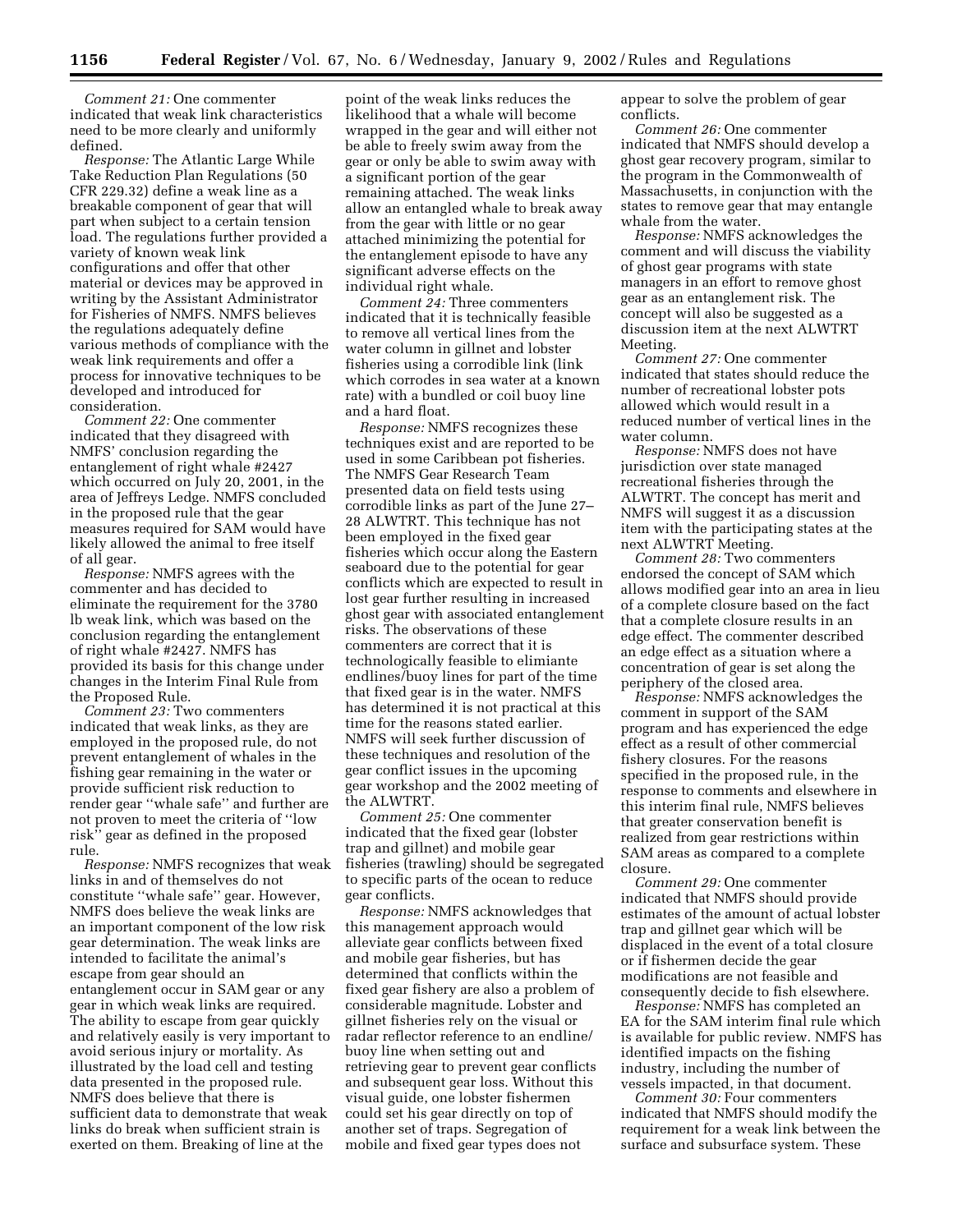commenters indicated the proposed weak link should be at the same breaking strength as the buoy weak link or be completely removed. The basis for removal or replacement was that the proposed maximum breaking strength of 3780 lbs (1714.3 kg) provided no benefit to entangled animals as it may actually prevent the animal from physically reaching the lower breaking strength buoy weak link(s) thus reducing the ability of an animal to free itself from an entanglement.

*Response:* NMFS proposed this 3780 lb (1714.3-kg) maximum breaking strength ''system'' weak link based on the analysis of an entanglement, and subsequent successful disentanglement, which occurred on July 20, 2001, in the area of Jeffreys Ledge. NMFS did consider setting the breaking strength of the system weak link at the same level as the buoy weak link, but the buoy weak links are 1100 lbs (498.8 kg) for gillnet buoys and 1500 lb (680.4 kg) (SAM in Offshore Lobster Waters maximum) and 2000 lb (906.9 kg) (Offshore Lobster Waters maximum for non-SAM use) for lobster trap buoy weak links. The values of 1100, 1500 and 2000 (498.8, 680.4, 906.6 kg.) have all been exceeded in load cell testing measurements. These load cell measurements exceeded the 2800 lb (363.2 kg.) limit of the load cell and clearly demonstrate that loads in excess of 1100, 1500 and 2000 lbs (498.8, 680.4, 906.6 kg.) have occurred in these gear types. Based on this load cell data NMFS cannot require a weak link with a breaking strength below values we have measured in the buoy line section of the gear. Based on the comments received regarding this analysis NMFS believes that this system weak link proposal requires further discussion and development in the take reduction team arena. The proposal for a system weak link was completely removed from the attached interim final rule and will be discussed further with the ALWTRT.

*Comment 31:* Four commenters indicated that NMFS did not propose a 600-lbs (272.4-kg) weak link in all SAM areas west of the proposed offshore SAM area agreed to by the offshore lobster fishery representative at the June 27–28, 2001, ALWTRT meeting. This proposed division was at approximately 68° 15′ W. long.

*Response:* NMFS recognizes that a 600-lb (272.4-kg) weak link west of the proposed offshore SAM area was not proposed. The entire SAM area includes 4 distinct areas which have year round gear requirements in place already per the ALWTRP (50 CFR 229.32). These areas, from west to east, are the Northern Inshore Lobster Waters,

Northern Nearshore Lobster Waters, Offshore Lobster Waters, and Other Northeast Waters (gillnet area description). The intent of the SAM program is to leave these distinct areal definitions in place and require additional gear modifications for the portions of these areas that have a SAM area overlaid on them. This approach is clarified in this rulemaking. Given that this is the approach, a subdivision of the Offshore Lobster Waters area into two areas with a 600-lb (272.4-kg) buoy weak link for one area and a 1500-lb (680.4-kg) buoy weak link for the other area during a SAM period was determined by NMFS to be too complex. Complex regulatory structure can result in confusion which may lead to unintended non-compliance.

*Comment 32:* Three commenters indicated that NMFS should require gillnet weak link breaking strengths at values less than 1100 lb (498.8 kg) based on NMFS testing reported in the proposed rule.

*Response:* NMFS did conduct research with 1100 lb (498.8 kg) and reduced strength weak links, 600 lb (272.4 kg), in gillnets as reported in the proposed rule and continues to work towards reducing weak link breaking strengths to the lowest possible value which will allow fishing and provide an increased probability that an entangled animal will be able to break free from gear should an entanglement occur. The difficulty with going to a 600-lb (272.4 kg) breaking strength weak link at this point in time is that the Other Northeast Waters (as defined by the ALWTRP, 50 CFR 229.32) includes waters out to the Hague Line. The expansive area covered by the gillnet ALWTRP includes physical environments that require that the 1100-lb (498.8-kg) breaking strength weak link be maintained. As stated previously, NMFS will continue gear research to determine the lowest possible value which will allow fishing to continue safely and provide a higher probability that an entangled animal will be able to free itself in the event of an entanglement.

### **Neutrally Buoyant Line Issues**

*Comment 33:* Five commenters specifically indicated their support for the use of neutrally buoyant or sinking line for ground lines and buoy lines to reduce the risk of entanglement.

*Response:* NMFS acknowledges the general support for the use of neutrally buoyant line to reduce the probability of entanglement. This measure was included in the interim final rule based on the support of the fishing industry and the environmental community and NMFS' belief that this measure will

provide considerable benefits in the elimination of entanglements.

*Comment 34:* Four commenters expressed concern over the cost of neutrally buoyant line for replacement of ground lines and buoy lines in the lobster and gillnet fisheries. Commenters estimated costs ranging from \$6,000 for inshore fishermen to \$65,000 for offshore fishermen to change over from their present gear to neutrally buoyant line. One of these commenters indicated that the SAM East would impact one particular company quite hard in that they operate five offshore lobster vessels in that area. Due to the territorial nature of lobster fishing, these fishermen cannot relocate their gear as a general matter. Two of these commenters also referenced the poor quality of neutrally buoyant line available and cited a usable life of 6 months for some of this neutrally buoyant line recently tested in the field.

*Response:* NMFS is aware that the cost of compliance with these regulations will be greater than any previous whale plan gear modifications. The status of the animals is such that a measure of this magnitude is required to continue prosecuting the fishery. The higher cost and burden on the industry in order to be able to fish within the SAM areas is justified by the increased risk posed of entanglement in this area due to the presence of concentrations of feeding right whales. NMFS acknowledges that some of the neutrally buoyant line which was field tested by NMFS in cooperation with the fishing industry was of inferior quality and would not be suitable for use. NMFS does believe that other manufacturers of neutrally buoyant line have performed well and the manufacturer that had difficulty is working to improve their product through the information gained during these experimental gear deployment with the industry.

*Comment 35*: Three commenters opposed the measure that endlines/buoy lines be composed of entirely neutrally buoyant line or sinking line due to operational difficulties associated with the buoy line snagging on the fishing gear or other bottom materials. These commenters requested that the requirement be modified to require that the top two-thirds of the buoy line be composed of neutrally buoyant and/or sinking line and that the bottom section of line be allowed to be floating line, not to exceed one-third the length of the buoy line.

*Response*: NMFS recognizes the operational difficulty of a buoy line composed entirely of neutrally buoyant and/or sinking line as well as the industry practice of splicing in floating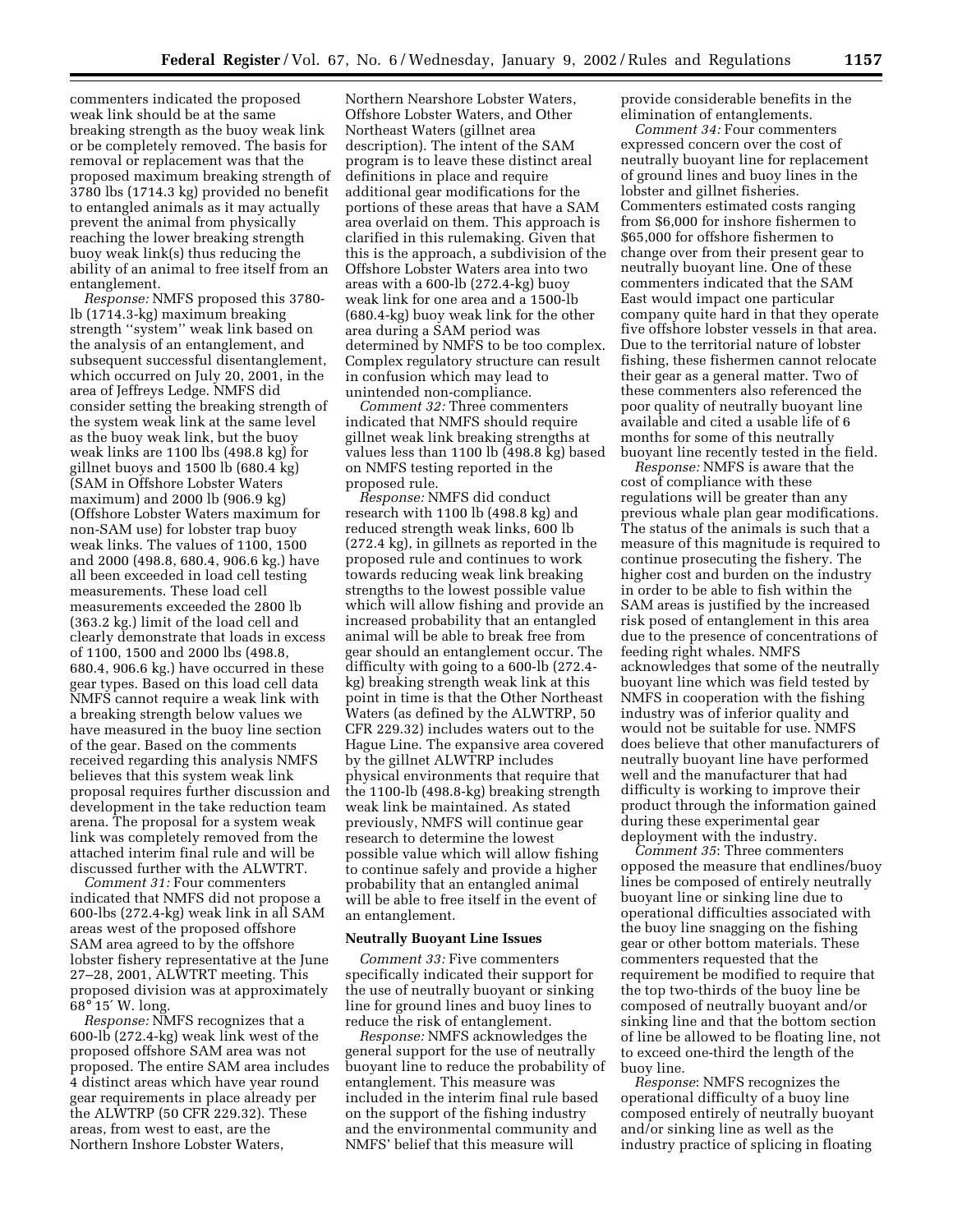line at the base of the buoy line to prevent snags. NMFS also recognizes that existing winter restricted period regulations for fishing in the Cape Cod Bay Restricted Area (CCBRA) allows a section of floating line not to exceed one-third the overall length of the buoy line. However, the status of the North Atlantic right whale is such that a measure of this magnitude is required to continue prosecuting the fishery. The BOs provide that the Conservation Significance of the SAM component of the RPA is ''reducing the potential for interactions between North Atlantic right whales and fishing gear''. NMFS believes that the gear restrictions for SAM reduce the potential for interaction to occur and also reduce the potential for interaction between North Atlantic right wales and fishing gear that would otherwise result in serious injury and/ or mortality.

# **Changes in the Interim Final Rule From the Proposed Rule**

NMFS proposed to require the installation of weak links with a maximum breaking strength of 3,780 lb in the offshore lobster trap and anchored gillnet gear between the surface system (all surface buoys, the high flyer, and associated lines) and the buoy line leading down to the trawl and gillnet, respectively. This proposed measure was the result of analysis conducted by NMFS from a successful disentanglement of a 7-year-old male North Atlantic right whale, catalog #2427, on July 20, 2001. NMFS' analysis concluded that the gear recovered during the disentanglement and the description of the owner's typical gear configuration indicated that the surface system was separated from the buoy line going to the trawl by a weak link with a breaking strength of 3,780 lb. It was felt that the presence and location of this weak link in the gear may have prevented the animal from becoming further entangled in the buoy line.

However, since the publication of this proposed measure, NMFS technical experts have re-evaluated this proposed measure. Although in theory the proposed measure would add an extra level of protection to potentially prevent the risk of serious injury to North Atlantic right whales should they become entangled in the buoy line, this measure is not practical from a mechanical standpoint. Operationally, having any weak link below the float system will essentially be ineffective. In order to break, a link would need to have adequate resistance from the relevant end of the gear. Given that any whale that is caught below the link would be pulling against nothing more

than the surface system and the buoy, one cannot reasonably conclude that the resistance involved would be sufficient to trigger the break of the weak link. Therefore, NMFS has reconsidered this measure and is not requiring the use of weak links between the surface system and the buoy line for the offshore lobster trap and anchored gillnet gear within the SAM areas.

A technical change was also made to correct and clarify the intent of the regulations. ALWTRP gear requirements are described for designated areas which include: Northern Inshore State Lobster Waters, Northern Nearshore Lobster Waters, Offshore Lobster Waters, and Other Northeast Waters (gillnet area). These areas require specific gear modifications to meet the ALWTRP regulations. As proposed, the SAM gear modifications are required in addition to or in place of existing requirements based on the fishery specific area defined by the ALWTRP.

Although the proposed rule discussed the relationship between the proposed SAM restrictions and the current gear requirements within the ALWTRP, the description of the lobster trap gear and anchored gillnet gear requirements in the proposed rule did not explicitly articulate the specific gear requirements for the portions of the Northern Inshore State Lobster Waters, Northern Nearshore Lobster Waters, and Other Northeast Waters (gillnet area) that are overlapped by the SAM areas. this interim final rule will correct and clarify the regulations to explicitly define the gear requirements for each of these areas that are overlapped by SAM Areas.

#### **Classification**

This interim final rule has been determined to be significant for the purposes of Executive Order 12866, because the proposal is controversial.

NMFS prepared a Final Regulatory Flexibility Analysis (FRFA) for this rule. A copy of this analysis is available from NMFS (*see* **ADDRESSES**). Five alternatives were evaluated, including a status quo or no action alternative, the preferred alternative (PA), and three other alternatives. A summary of the analysis follows:

1. NMFS considered but rejected a ''no-action'' alternative that would result in no changes to the current measures under the Atlantic Large Whale Take Reduction Plan. The ''noaction'' alternative would result in no additional economic burden on the fishing industry, at least in the shortterm. However, if the status quo is maintained now, more restrictive and economically burdensome measures than those in this interim final rule may be necessary in the future to protect endangered right whales from the fisheries. The no action alternative was rejected because it would not enable NMFS to meet the RPA measures of the BO required under the ESA.

2. NMFS considered but rejected an alternative that would implement one SAM zone comprised of the two separate SAM zones with gear restrictions throughout the designated time frame. From the data collected during the 3 years of aerial surveys, it was determined that the core SAM area, in combination with the existing Cape Cod Bay and Great South Channel Restricted Areas, encompassed 134 (90 percent) of the 149 events from 1999– 2001. The analysis of this data also led to the finding that, within the core SAM area, right whale events occur more frequently in the western part of the zone (near Cape Cod Bay and the Great South Channel) in March–April than in June–July. For example, 13 of the 15 events outside of the Cape Cod Bay and Great South Channel Restricted Areas occurred in the area NMFS has defined as SAM West, which lies west of 69° 24″ W. long.

Conversely, during May–July, all of the events within the area defined as SAM East, which were not in the Great South Channel Restricted Area, were east of 69° 24″ W. long. This analysis strongly suggests that right whales migrate from west to east within the SAM core area between the months of March and July. Therefore, NMFS does not believe that the scientific data supported a single SAM zone covering the entire area for the duration of the 5 month period.

3. NMFS considered but rejected an alternative that would implement a single SAM zone based on gear restrictions initially required throughout the zone, but lifted sequentially over time as concentrations of right whales move across the zone from west to east. This alternative is similar to the one described in section 5.3 of the EA with the only differences being the sequential lifting of gear restrictions as right whales migrate across the SAM zone from west to east instead of maintaining gear restrictions for the 5 month duration of the SAM zone. The analysis of the aerial surveys found that, during the 3 years data was collected, right whales consistently migrated across the core SAM area from west to east between the months of March and July. Therefore, this alternative acknowledges and responds to the most recent scientific study of right whale distribution and abundance in the Gulf of Maine.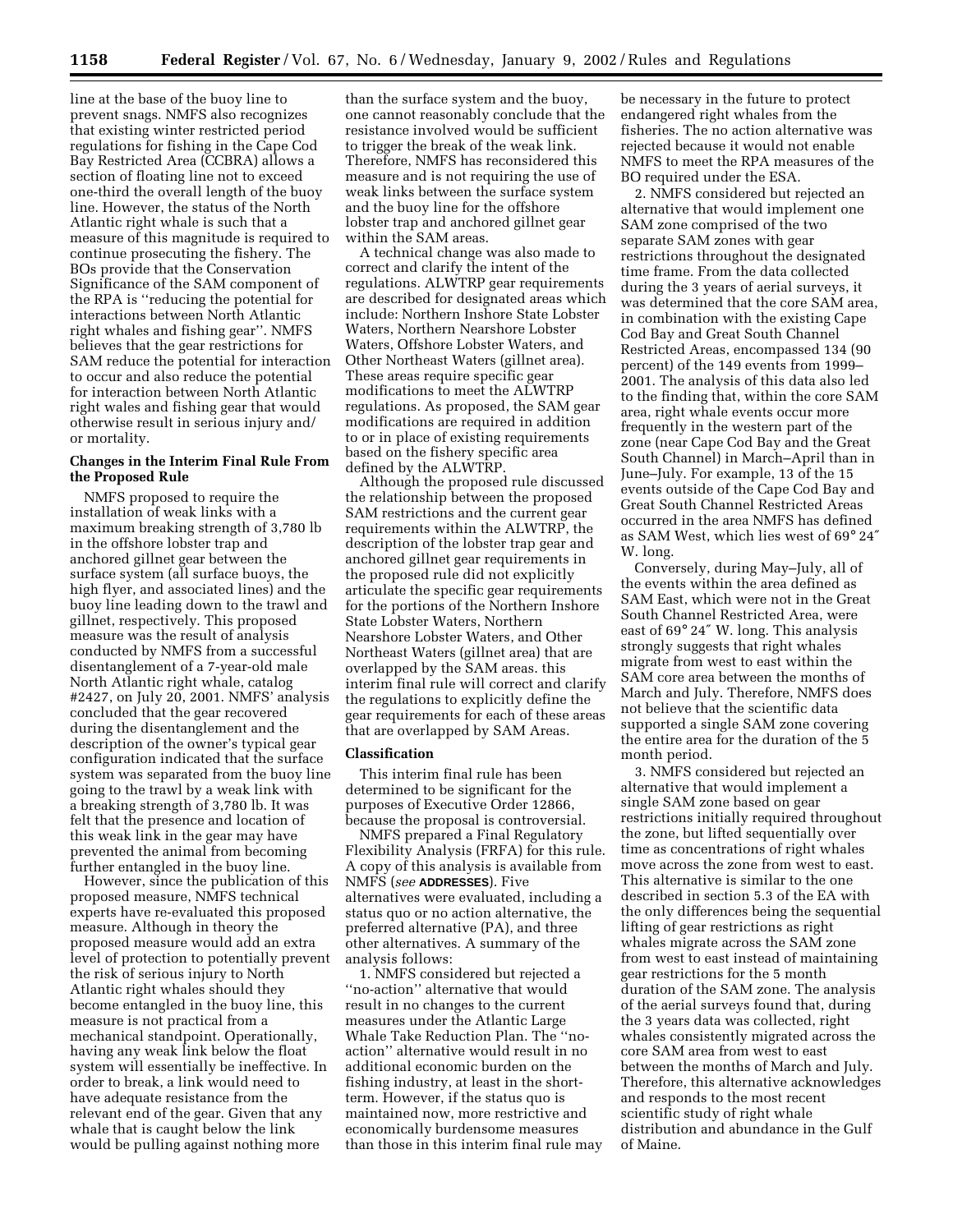However, although sequential openings would make this alternative somewhat less burdensome than sustaining restrictions over the entire area for a 5 month period, implementation of this alternative presents significant logistical difficulties inherent in the regular monitoring and surveillance of right whales over such a large area.

4. NMFS considered but rejected an alternative that would implement a single SAM zone based on the same criteria as the preferred alternative (PA) with no initial gear restrictions required until concentrations of right whales begin to appear in the area and then lifted as the animals leave the area. This alternative would be extremely difficult if not impossible to implement, as NMFS would need to continuously monitor for the presence of right whales and then inform industry in a timely manner.

5. The PA would protect predictable annual congregations of North Atlantic right whales in the waters off Cape Cod and out to the exclusive Economic Zone line. NMFS has defined two areas (SAM East and SAM West), where gear restrictions for lobster trap and anchored gillnet gear are required. These requirements are more stringent than, and in addition to, the gear modifications currently required under the ALWTRP for the Offshore Lobster Waters, Northern Nearshore Lobster Waters, Northern Inshore Lobster Waters and Other Northeast Waters (gillnet area description).

The time/area restrictions are based on the annual predictable presence of North Atlantic right whales as observed in aerial surveys from 1999–2001. SAM West will occur on an annual basis for the period March 1–April 30. SAM East will occur on an annual basis for the period May 1–July 31. NMFS accepted this alternative as these gear modifications are necessary to avoid jeopardizing the continued existence of North Atlantic right whales and enable NMFS to meet a portion of the RPA in the BOs.

The small entities affected by this interim final rule are gillnet and lobster trap fishermen. The geographic range of the gear modifications will include the Northern Inshore State Lobster Waters, Northern Nearshore Lobster Waters, and Other Northeast Waters (gillnet area). Under the preferred alternative, 49 vessels are affected, of which 18 are lobster vessels and 31 are sink gillnet vessels. This action contains no new reporting or record-keeping requirements. However, it does require modifications to lobster and sink gillnet gear. There are no relevant Federal rules

that duplicate, overlap, or conflict with this interim final rule except the requirements related to no more than one buoy line per trawl being allowed in the SAM area. These requirements supersede the requirements at 50 CFR 697.21, which require one radio reflector at each end of a trawl with more than three traps.

NMFS received only one public comment relating to the economic impacts of this interim final rule. This comment was considered by NMFS before it approved this action, and is characterized and responded to by NMFS in the ''Comments and Responses'' section of the preamble to this interim final rule. No changes to the rule were made as a result of the comment received.

NMFS has taken steps to minimize the significant economic impact on small entities through this PA. The PA meets a portion of the EPA designed to remove jeopardy, consistent with the requirements of the ESA, while allowing fishing to continue and, therefore, reduces economic impacts compared to fishery closures.

NMFS determined that this action is consistent to the maximum extent practicable with the approved coastal management program of the U.S. Atlantic coastal states. This determination was submitted for review by the responsible state agencies under section 307 of the Coastal Zone Management Act. No state disagreed with our conclusion that this interim final rule is consistent with the enforceable policies of the approved coastal management program for that state.

This interim final rule implements a portion of the RPA, which resulted from section 7 consultations on three FMPs for the monkfish, spiny dogfish, and Northeast multispecies fisheries, and the Federal regulations for the American lobster fishery. This interim final rule implements a component of the RPA contained in the BOs issued by NMFS on July 14, 2001. Therefore, no further section 7 consultation is required.

This interim final rule contains policies with federalism implications that were sufficient to warrant preparation of a federalism assessment under Executive Order 13132. Accordingly, the Assistant Secretary for Legislative and Intergovernmental Affairs provided notice of the proposed action to the appropriate official(s) of affected state, local and/or tribal government in October 2001. No comments on the federalism implications of the proposed action were received in response to the October 2001 letter.

#### **References**

Merrick, R.L.; Clapham, P.J.; Cole, T.V.N.; Gerrior, P.; Pace, R.M., III. 2001. Identification of seasonal area management zones for North Atlantic right whale conservation. Northeast Fisheries Science Center Reference Document 01–14. October 2001.

Clapham, P.J.; Pace, R.M., III. 2001. Defining triggers for temporary area closures to protect right whales from entanglements: issues and options. Northeast Fisheries Science Center Reference Document 01–06. April 2001.

Resolve. 2001. Meeting Summary Atlantic Large Whale Take Reduction Team Meeting, June 27–28, Portland, Maine. October 22, 2001.

# **List of Subjects in 50 CFR Part 229**

Administrative practice and procedure, Fisheries, Marine mammals, Reporting and recordkeeping requirements.

Dated: December 31, 2001.

#### **Rebecca Lent,**

*Deputy Assistant Administrator for Fisheries, National Marine Fisheries Service.*

For the reasons set out in the preamble, 50 CFR part 229 is amended as follows:

# **PART 229—AUTHORIZATION FOR COMMERCIAL FISHERIES UNDER THE MARINE MAMMAL PROTECTION ACT OF 1972**

1. The authority citation for part 229 continues to read as follows:

**Authority:** 16 U.S.C. 1361 *et seq.*

2. In § 229.32, paragraph (g)(4) is added to read as follows:

#### **§ 229.32 Atlantic large whale take reduction plan regulations.**

\* \* \* \* \* (g) \* \* \*

(4) Seasonal Area Management (SAM) Program. All vessels deploying anchored gillnet or lobster trap gear may fish in the SAM Areas as described in paragraphs  $(g)(4)(i)(A)$  and  $(g)(4)(ii)(A)$ of this section, provided the vessel complies with the gear requirements during the times specified in paragraphs  $(g)(4)(i)(B)$  and  $(g)(4)(ii)(B)$  of this section. Copies of a chart depicting these areas are available from the Regional Administrator upon request.

(i) *SAM West.* (A) *Area.* SAM West consists of all waters bounded by straight lines connecting the following points in the order stated:

### SAM WEST

| Point                                          | N. Lat. | W. Long. |
|------------------------------------------------|---------|----------|
| SAM1  42°04.8'  70°10'<br>SAM2  42°12'  70°15' |         |          |